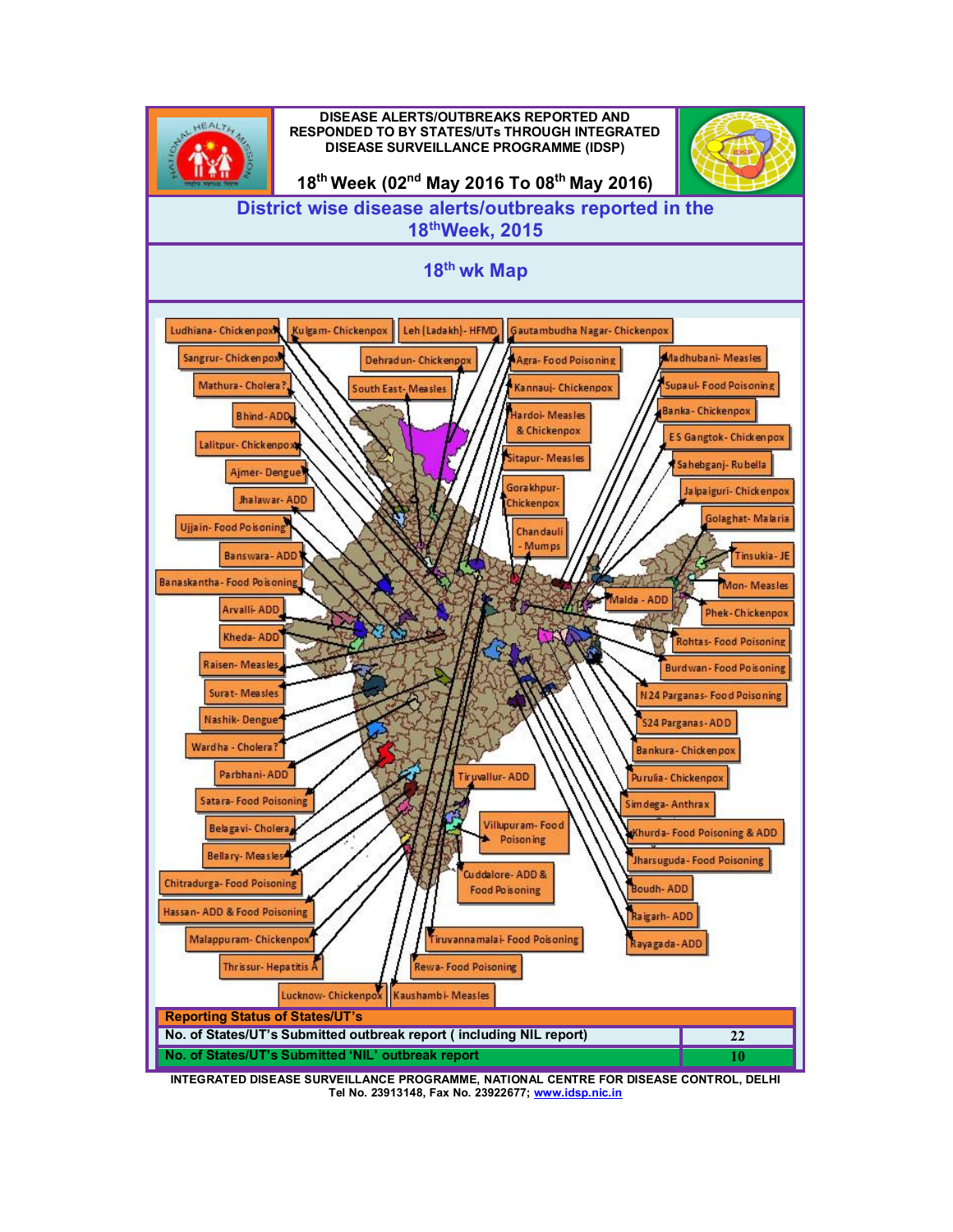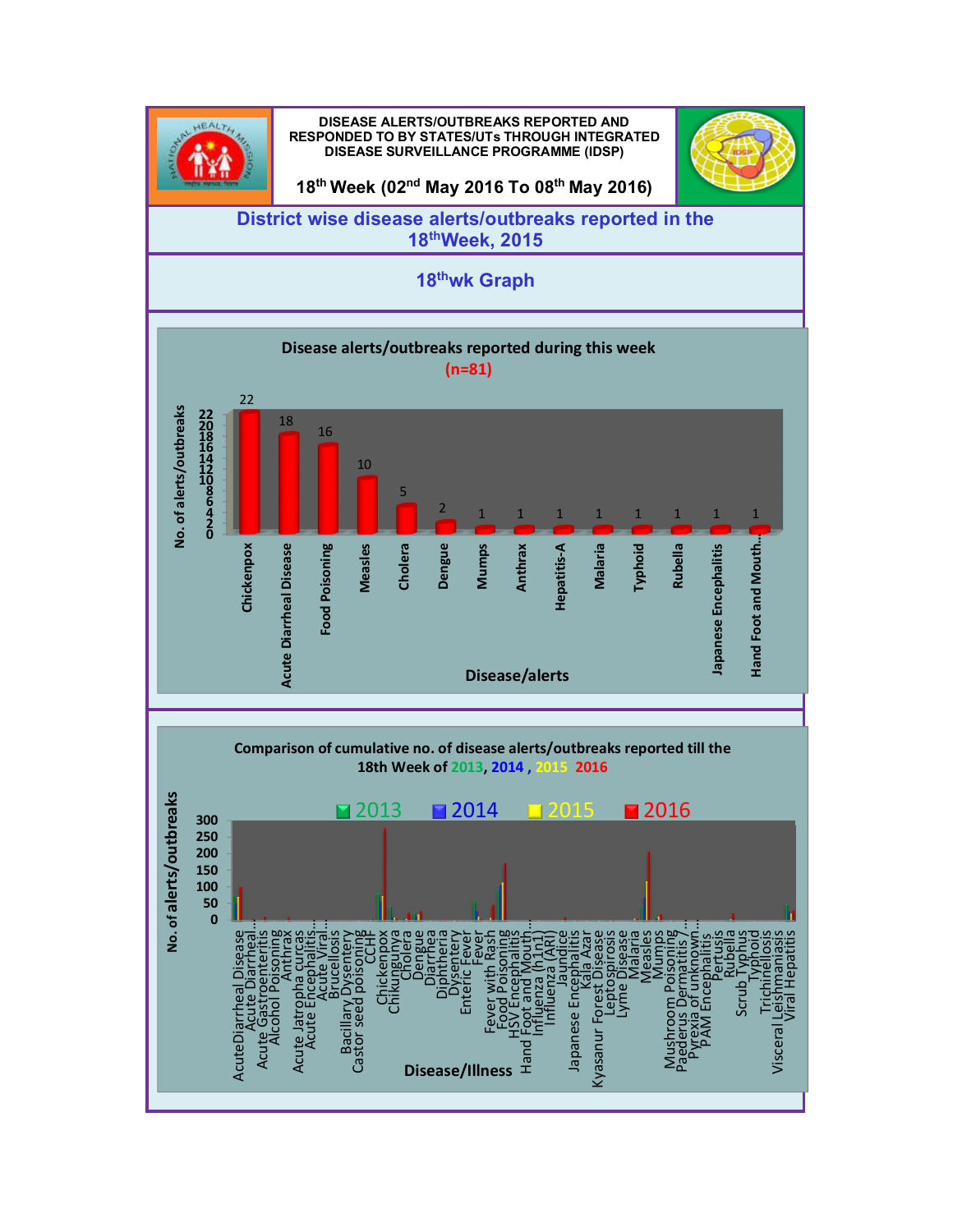| <b>Unique I D.</b>        | <b>Name of</b><br><b>State/UT</b> | <b>Name of</b><br><b>District</b> | <b>Disease/Illness</b>                       | No. of<br><b>Cases</b> | No. of<br><b>Deaths</b> | Date of<br><b>Start of</b><br><b>Outbreak</b> | Date of<br><b>Reporting</b> | <b>Current</b><br><b>Status</b> | <b>Comments/ Action Taken</b>                                                                                                                                                                                                                                                                                                                                                                                                                                       |
|---------------------------|-----------------------------------|-----------------------------------|----------------------------------------------|------------------------|-------------------------|-----------------------------------------------|-----------------------------|---------------------------------|---------------------------------------------------------------------------------------------------------------------------------------------------------------------------------------------------------------------------------------------------------------------------------------------------------------------------------------------------------------------------------------------------------------------------------------------------------------------|
| GJ/BNS/2016/18/978        | Gujarat                           | <b>Banaskantha</b>                | <b>Food Poisoning</b>                        | 209                    | $00\,$                  | $03 - 05 - 16$                                | $03 - 05 - 16$              | Under<br>control                | Cases reported from Village Nagorivas,<br>PHC/SC Urban 2, Talluka Palanpur. District<br>RRT investigated the outbreak. House to<br>house survey done. All the cases attended a<br>social ceremony and consumed milk. Health<br>camp organized and all cases treated<br>symptomatically. Health education given.                                                                                                                                                     |
| GJ/KHD/2016/18/979        | Gujarat                           | Kheda                             | Acute<br><b>Diarrheal</b><br><b>Disease</b>  | 73                     | 0 <sub>0</sub>          | $04 - 05 - 16$                                | $04 - 05 - 16$              | Under<br>control                | Cases reported from Village Vadadaravad,<br>Khatraj Darawaja Vistar, UHC/Block<br>Mahemdabad. District RRT investigated the<br>outbreak. House to house survey done. All<br>cases consumed dal, rice, laddu. 01 stool<br>sample collected was negative for cholera<br>culture tested at DPHL Nadiad. Out of 11<br>water samples collected 2 samples were non<br>potable. Health camp organized and all cases<br>treated symptomatically. Health education<br>given. |
| <b>JK/KLM/2016/18/980</b> | Jammu &<br>Kashmir                | Kulgam                            | Chickenpox                                   | 50                     | 00                      | $06 - 05 - 16$                                | $07-05-16$                  | Under<br>control                | Cases reported from Village Nagam, As-<br>Sabeel Educational Institute (Nagam), Block<br>DH Pora. All cases treated symptomatically.<br>Health education given.                                                                                                                                                                                                                                                                                                     |
| <b>JK/LDK/2016/18/981</b> | Jammu &<br><b>Kashmir</b>         | Leh (Ladakh)                      | <b>Hand Foot and</b><br><b>Mouth Disease</b> | 76                     | 00                      | $02 - 05 - 16$                                | $07-05-16$                  | Under<br>Surveillance           | Cases reported from Village Stok, Rabirpur,<br>Matho, Choglamsar, Shey, Phyang and Leh,<br>Block Leh. District RRT investigated the<br>outbreak. House to house survey done. 10<br>samples collected and sent to NCDC Delhi;<br>result<br>awaited.<br>All<br>cases<br>treated<br>symptomatically. Health education given.                                                                                                                                           |
| KN/BEL/2016/18/982        | Karnataka                         | <b>Bellary</b>                    | <b>Measles</b>                               | 20                     | 00                      | $02 - 05 - 16$                                | $03-05-16$                  | Under<br>Control                | Cases reported from Village Anderi Galli,<br>Kawadi Street, Dobi Street (27 <sup>th</sup> ward-<br>Ashraya Colony GAD), PHC/CHC Bandihatti<br>UHC.<br>Taluk<br>Ballari. District<br>RRT<br>investigated the outbreak. House to house<br>survey done. Out of 06serum samples<br>collected and sent to referral lab NIV<br>Bangalore; 05 samples were positive for<br>Measles. All cases treated symptomatically.<br>Health education given.                          |
| KN/BEG/2016/18/983        | Karnataka                         | Belagavi                          | <b>Cholera</b>                               | 05                     | 00                      | $04 - 05 - 16$                                | $05-05-16$                  | Under<br>Control                | Cases reported from Village Bijakarni,<br>PHC/CHC Belagundi,<br>Taluk Belagavi.<br>District RRT investigated the outbreak. House<br>to house survey done. 01 stool sample was                                                                                                                                                                                                                                                                                       |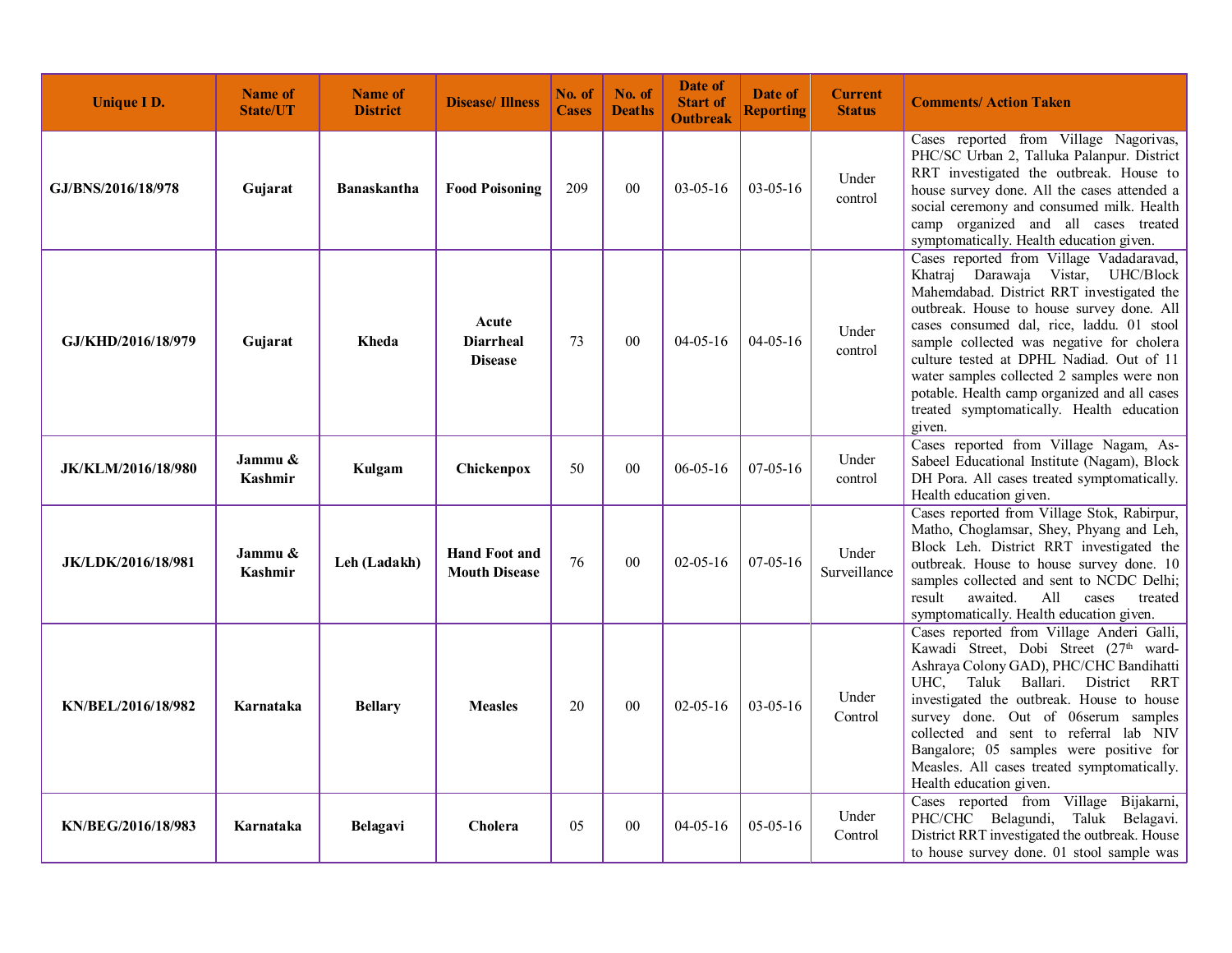| <b>Unique I D.</b> | Name of<br><b>State/UT</b> | <b>Name of</b><br><b>District</b> | <b>Disease/Illness</b>                      | No. of<br><b>Cases</b> | No. of<br><b>Deaths</b> | <b>Date of</b><br><b>Start of</b><br><b>Outbreak</b> | Date of<br><b>Reporting</b> | <b>Current</b><br><b>Status</b> | <b>Comments/Action Taken</b>                                                                                                                                                                                                                                                                                                                                                                    |
|--------------------|----------------------------|-----------------------------------|---------------------------------------------|------------------------|-------------------------|------------------------------------------------------|-----------------------------|---------------------------------|-------------------------------------------------------------------------------------------------------------------------------------------------------------------------------------------------------------------------------------------------------------------------------------------------------------------------------------------------------------------------------------------------|
|                    |                            |                                   |                                             |                        |                         |                                                      |                             |                                 | positive for cholera culture tested at BIMS.<br>All 05 water samples collected were non<br>potable for drinking purposes. All cases<br>treated symptomatically. Health education<br>given.                                                                                                                                                                                                      |
| KN/BEG/2016/18/984 | Karnataka                  | Belagavi                          | Cholera                                     | 0 <sub>3</sub>         | 00                      | $04 - 05 - 16$                                       | $05 - 05 - 16$              | Under<br>Control                | Cases reported from Village Goods shed road<br>Shastri Nagar, PHC/CHC UHC Contonment,<br>Taluk Belagavi. District RRT investigated the<br>outbreak. House to house survey done. 01<br>Samples and 03 Water samples collected;<br>Result, 01 found positive for Vibreo Cholera,<br>03 Water samples found unfit for drinking. All<br>cases treated symptomatically. Health<br>education given.   |
| KN/CHI/2016/18/985 | Karnataka                  | Chitradurga                       | <b>Food Poisoning</b>                       | 80                     | 00                      | $02 - 05 - 16$                                       | $02 - 05 - 16$              | Under<br>Control                | Cases reported from Village Maradihalli AK<br>Colony, PHC/CHC Aimangala, Taluk<br>Hiriyur. District RRT investigated the<br>outbreak. House to house survey done. All the<br>cases attended naming ceremony and<br>consumed food. 04 stool samples were<br>negative for cholera culture. Health camp<br>organized<br>and<br>all<br>cases<br>treated<br>symptomatically. Health education given. |
| KN/HAS/2016/18/986 | Karnataka                  | Hassan                            | Acute<br><b>Diarrheal</b><br><b>Disease</b> | 29                     | 0 <sub>0</sub>          | $30-04-16$                                           | $02 - 05 - 16$              | Under<br>Control                | Cases reported from Village K. Hosakoppalu,<br>PHC/CHC Kawshik, Taluk Hassan. District<br>RRT investigated the outbreak. House to<br>house survey done. 05 water samples<br>collected were potable; tested at DSU,<br>Hassan. All cases treated symptomatically.<br>Health education given.                                                                                                     |
| KN/HAS/2016/18/987 | Karnataka                  | Hassan                            | <b>Food Poisoning</b>                       | 24                     | 01                      | $01-05-16$                                           | $02 - 05 - 16$              | Under<br>Control                | Cases reported from Village Hariharapura. B,<br>Banavara, Taluk Arasikere. District RRT<br>investigated the outbreak. House to house<br>survey done. All the cases attended a marriage<br>ceremony and consumed food. 01 food<br>sample collected and sent to PHI; result<br>awaited. All cases treated symptomatically.<br>Health education given.                                             |
| MP/BHN/2016/18/988 | Madhya<br><b>Pradesh</b>   | <b>Bhind</b>                      | Acute<br><b>Diarrheal</b><br><b>Disease</b> | 17                     | 0 <sub>0</sub>          | $06 - 05 - 16$                                       | $07-05-16$                  | Under<br>control                | Cases reported from Village Pahadpura,<br>Sector- Lathiapura, PHC Manhad, Block<br>Mehgaon. District RRT investigated the<br>outbreak. House to house survey done. 03<br>stool sample collected and tested at Lab                                                                                                                                                                               |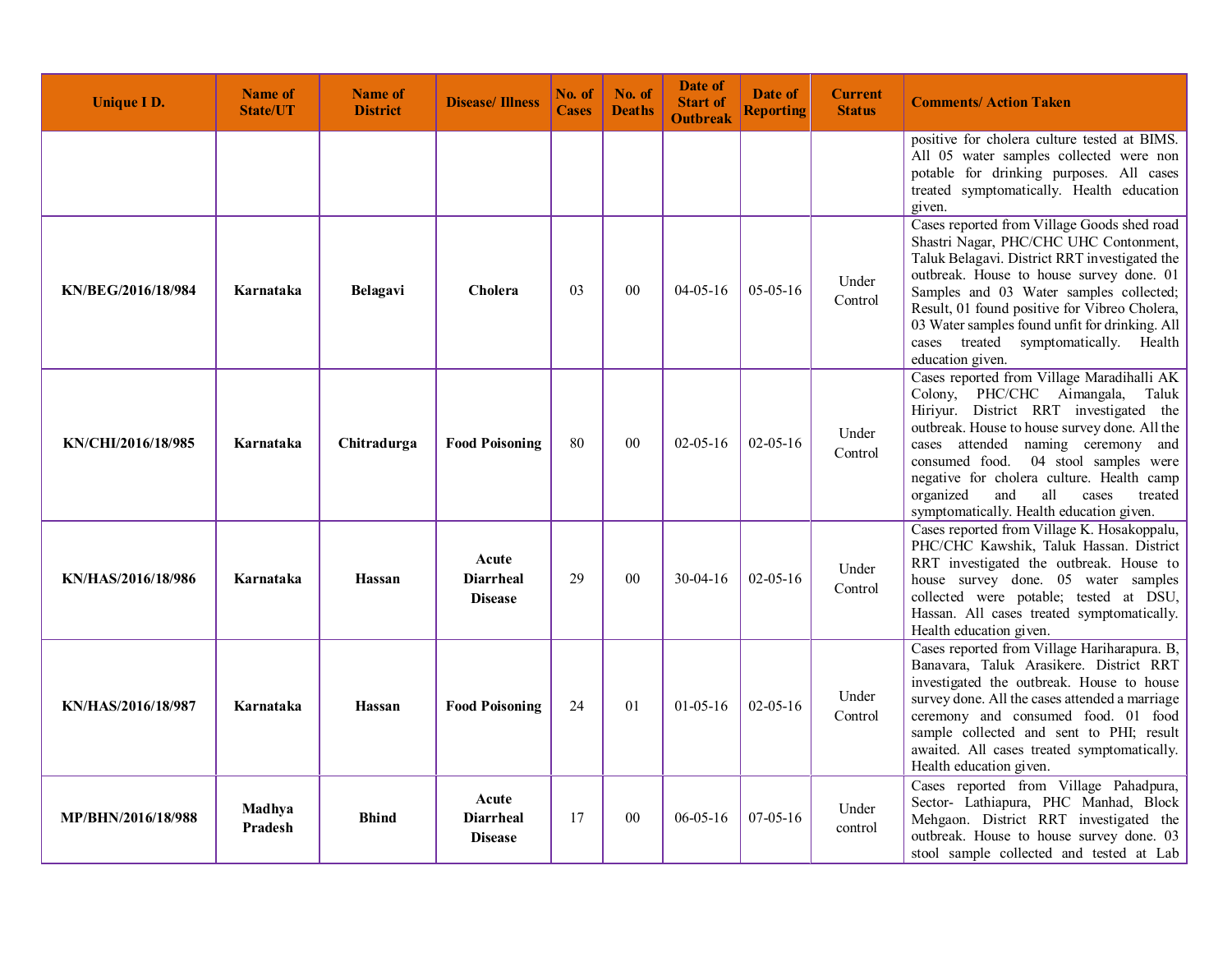| <b>Unique I D.</b>        | <b>Name of</b><br><b>State/UT</b> | <b>Name of</b><br><b>District</b> | <b>Disease/Illness</b>                      | No. of<br><b>Cases</b> | No. of<br><b>Deaths</b> | Date of<br><b>Start of</b><br><b>Outbreak</b> | Date of<br><b>Reporting</b> | <b>Current</b><br><b>Status</b> | <b>Comments/ Action Taken</b>                                                                                                                                                                                                                                                                                                                                                                |
|---------------------------|-----------------------------------|-----------------------------------|---------------------------------------------|------------------------|-------------------------|-----------------------------------------------|-----------------------------|---------------------------------|----------------------------------------------------------------------------------------------------------------------------------------------------------------------------------------------------------------------------------------------------------------------------------------------------------------------------------------------------------------------------------------------|
|                           |                                   |                                   |                                             |                        |                         |                                               |                             |                                 | Bhind; negative for cholera culture. Health<br>education given regarding hygiene and safe<br>drinking water, ORS and Zinc supplements<br>distributed in the community.                                                                                                                                                                                                                       |
| MP/RWA/2016/18/989        | Madhya<br>Pradesh                 | Rewa                              | <b>Food Poisoning</b>                       | 30                     | 00                      | $28-04-16$                                    | $02 - 05 - 16$              | Under<br>Control                | Cases reported from Village Kamrahat, SC<br>Sadahana, CHC/Block Sirmour. District RRT<br>investigated the outbreak. House to house<br>survey done. All cases consumed "Kadhi" at a<br>marriage ceremony. Health camp organized<br>and all cases treated symptomatically. Health<br>education given.                                                                                          |
| <b>MP/ULJ/2016/18/990</b> | Madhya<br>Pradesh                 | <b>Ujjain</b>                     | <b>Food Poisoning</b>                       | 08                     | 00                      | $29-04-16$                                    | $04 - 05 - 16$              | Under<br>Control                | Cases reported from Gurukul Ashram, Village<br>Chintaman, Block Tajpur. District RRT<br>investigated the outbreak. House to house<br>survey done. Water samples collected and<br>tested were non potable for drinking purposes.<br>Health camp organized and all cases treated<br>symptomatically. Health education given.                                                                   |
| MH/PRB/2016/18/991        | Maharashtra                       | Parbhani                          | Acute<br><b>Diarrheal</b><br><b>Disease</b> | 25                     | 00                      | $06 - 05 - 16$                                | $06 - 05 - 16$              | Under<br>control                | Cases reported from Village Pathri (Urban),<br>Block Pathri. District RRT investigated the<br>outbreak. House to house survey done. Out of<br>16 water samples collected 10 water samples<br>were non potable; tested at DPHL Parbhani.<br>Health camp organized and all cases treated<br>symptomatically. Health education given.                                                           |
| MH/STA/2016/18/992        | Maharashtra                       | <b>Satara</b>                     | <b>Food Poisoning</b>                       | 16                     | $00\,$                  | 28-04-16                                      | $04 - 05 - 16$              | Under<br>control                | Cases reported from Village Pawaswadi, PHC<br>Bamnoli, Block Wai. District RRT<br>investigated the outbreak. House to house<br>survey done. All the cases consumed<br>homemade milk product (rabri). Health camp<br>all<br>organized<br>and<br>cases<br>treated<br>symptomatically. Health education given.                                                                                  |
| MH/WDH/2016/18/993        | Maharashtra                       | Wardha                            | Cholera?                                    | 24                     | 00                      | $02 - 05 - 16$                                | $05-05-16$                  | Under<br>control                | Cases reported from Village Arvi, Rohana,<br>Kanchanpur. District RRT<br>Rasulabad,<br>investigated the outbreak. House to house<br>survey done. All the cases consumed water<br>from unchlorinated well. Out of 05 Stool<br>samples collected, 3 samples were positive for<br>cholera (hanging drop) teste at DPHL<br>Wardha. All cases treated symptomatically.<br>Health education given. |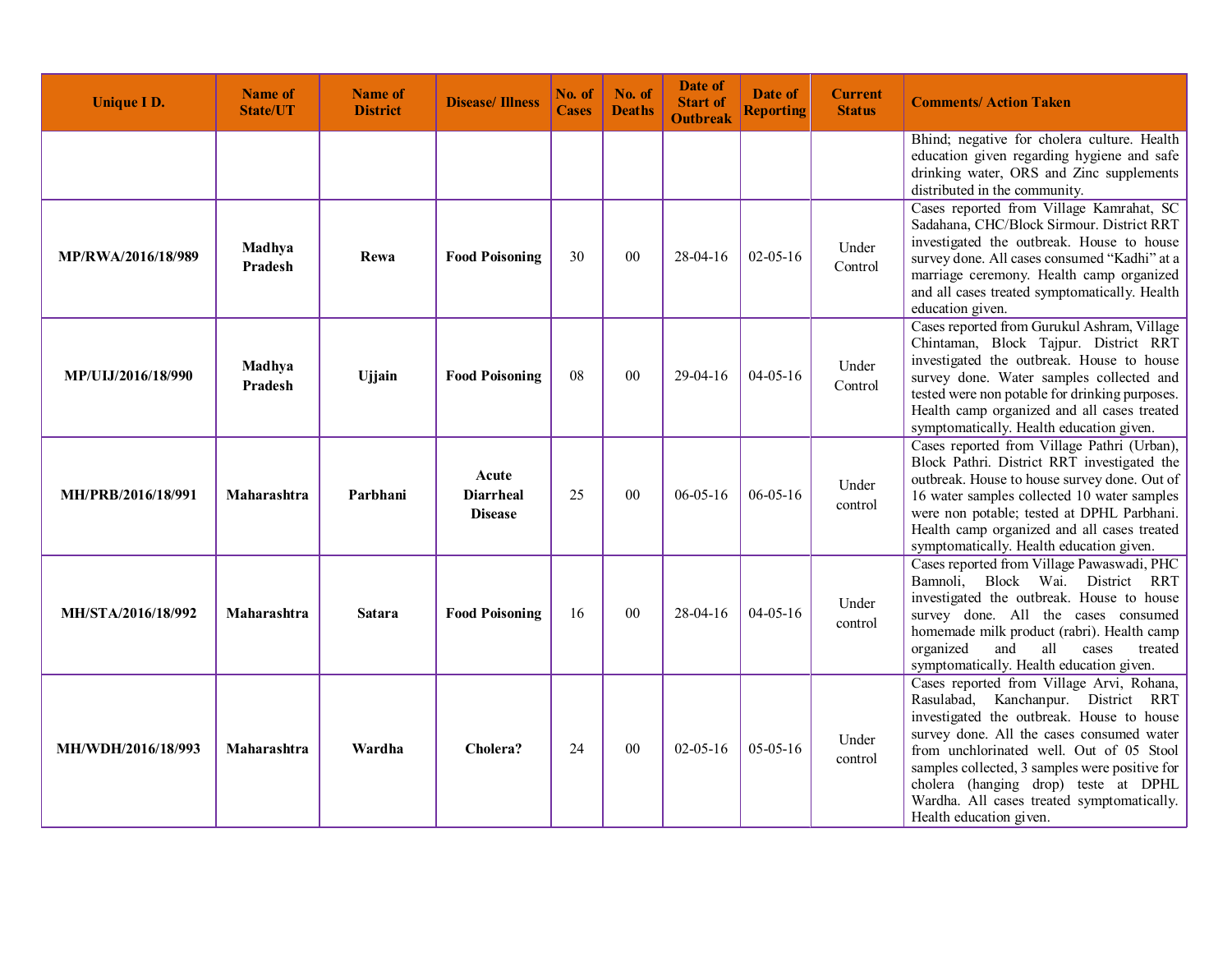| <b>Unique I D.</b> | Name of<br><b>State/UT</b> | <b>Name of</b><br><b>District</b> | <b>Disease/Illness</b>                      | No. of<br><b>Cases</b> | No. of<br><b>Deaths</b> | Date of<br><b>Start of</b><br><b>Outbreak</b> | Date of<br><b>Reporting</b> | <b>Current</b><br><b>Status</b> | <b>Comments/ Action Taken</b>                                                                                                                                                                                                                                                                                                                                                                                                                                                                                        |
|--------------------|----------------------------|-----------------------------------|---------------------------------------------|------------------------|-------------------------|-----------------------------------------------|-----------------------------|---------------------------------|----------------------------------------------------------------------------------------------------------------------------------------------------------------------------------------------------------------------------------------------------------------------------------------------------------------------------------------------------------------------------------------------------------------------------------------------------------------------------------------------------------------------|
| NL/MON/2016/18/994 | Nagaland                   | Mon                               | <b>Measles</b>                              | 46                     | $\overline{4}$          | $07-05-16$                                    | 08-05-16                    | Under<br>control                | Cases reported from Village Longching,<br>Aboi. District RRT investigated the outbreak.<br>House to house survey done. All 18 serum<br>samples collected were positive for Measles<br>(IgM Elisa tested at Guwahati Medical<br>college. All cases treated symptomatically.<br>Health education given.                                                                                                                                                                                                                |
| OD/BAR/2016/18/995 | Odisha                     | <b>Boudh</b>                      | Acute<br><b>Diarrheal</b><br><b>Disease</b> | 34                     | 00                      | $02 - 05 - 16$                                | $07 - 05 - 16$              | Under<br>Surveillance           | Cases reported from Village Boudiapada,<br>Block Bausuni. District RRT investigated the<br>outbreak. House to house survey done.<br>Contaminated drinking water could be the<br>probable cause of the outbreak. Out of 04<br>rectal swab collected 2 samples were positive<br>for Shigella. Out of 05 water samples<br>collected 4 samples were non potable tested at<br>SSU, Bhubaneswar. All cases treated<br>symptomatically. Health education given.                                                             |
| OD/JHA/2016/18/996 | Odisha                     | Jharsuguda                        | <b>Food Poisoning</b>                       | 19                     | 00                      | $06 - 05 - 16$                                | $07 - 05 - 16$              | Under<br>Control                | Cases reported from Village Karpabahal,<br>CHC Lakhanpur, Jharsuguda. District RRT<br>investigated the outbreak. House to house<br>survey done. All cases<br>consumed<br>contaminated food at a funeral. Health camp<br>all<br>organized<br>and<br>cases<br>treated<br>symptomatically. Health education given.                                                                                                                                                                                                      |
| OD/KHU/2016/18/997 | Odisha                     | Khurda                            | <b>Food Poisoning</b>                       | 20                     | 00                      | $02 - 05 - 16$                                | $02 - 05 - 16$              | Under<br>Control                | Cases reported from Village BaradihaSahi,<br>SC Pampalo, CHC/Block Balipatna. District<br>RRT investigated the outbreak. House to<br>house survey done. All cases treated<br>symptomatically. Health education given.                                                                                                                                                                                                                                                                                                |
| OD/KHU/2016/18/998 | Odisha                     | Khurda                            | Acute<br><b>Diarrheal</b><br><b>Disease</b> | 18                     | 00                      | $01-05-16$                                    | $02 - 05 - 16$              | Under<br>Control                | Cases reported from Village Rameswar<br>(Jagatpur), SC Rameswar, CHC/Block Tangi.<br>District RRT investigated the outbreak. House<br>to house survey done. Contaminated food &<br>water from river "Malaguni" could be the<br>probable cause of the outbreak. No pathogenic<br>organisms was identified in 05 Rectal swab.<br>Out of 6 water samples collected 4 samples<br>were not potable; samples were tested at SCB<br>Medical College, Cuttack. All cases treated<br>symptomatically. Health education given. |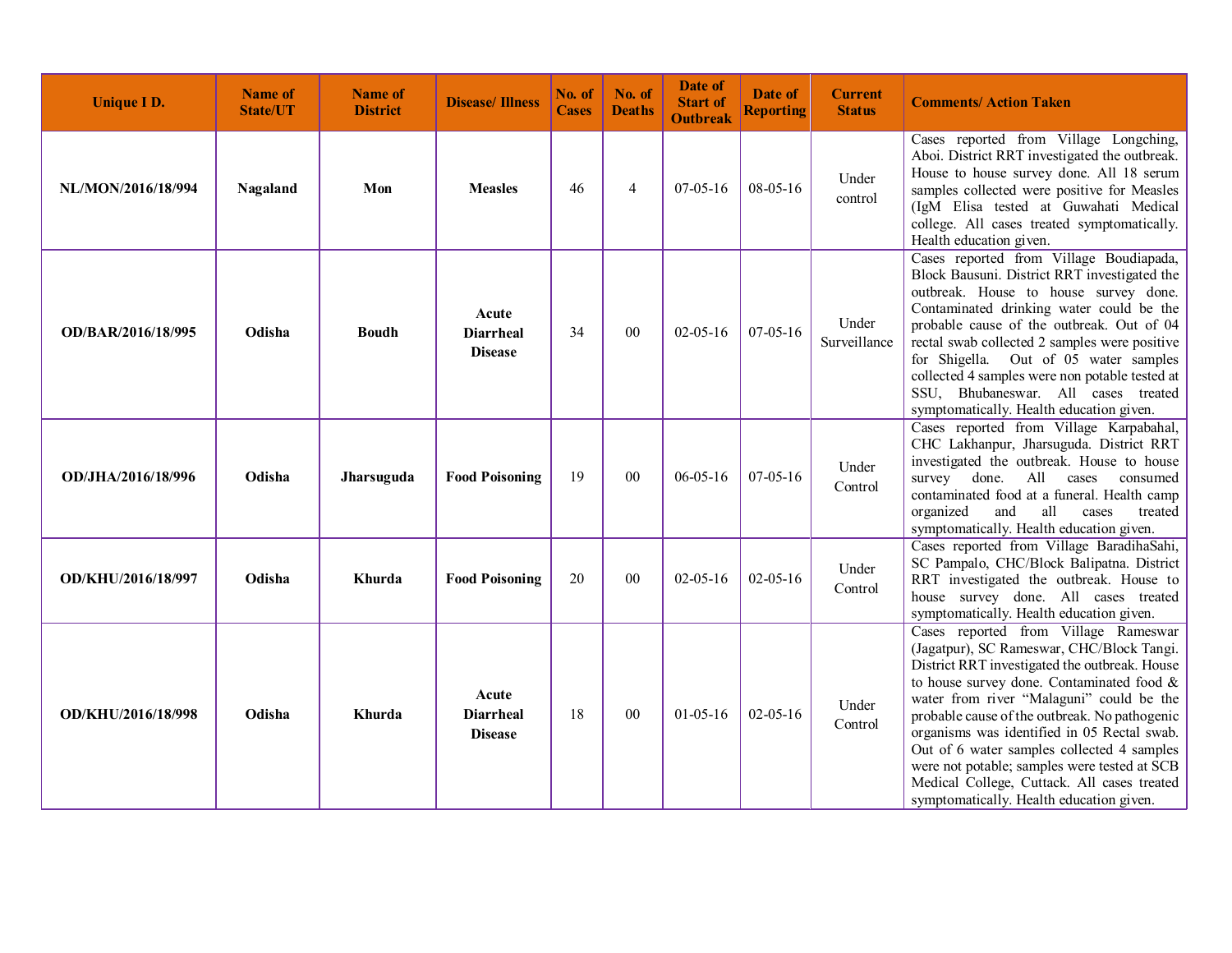| <b>Unique I D.</b>  | <b>Name of</b><br><b>State/UT</b> | <b>Name of</b><br><b>District</b> | <b>Disease/Illness</b>                      | No. of<br><b>Cases</b> | No. of<br><b>Deaths</b> | Date of<br><b>Start of</b><br><b>Outbreak</b> | Date of<br><b>Reporting</b> | <b>Current</b><br><b>Status</b> | <b>Comments/ Action Taken</b>                                                                                                                                                                                                                                                                                                                      |
|---------------------|-----------------------------------|-----------------------------------|---------------------------------------------|------------------------|-------------------------|-----------------------------------------------|-----------------------------|---------------------------------|----------------------------------------------------------------------------------------------------------------------------------------------------------------------------------------------------------------------------------------------------------------------------------------------------------------------------------------------------|
| OD/RAY/2016/18/999  | Odisha                            | Rayagada                          | Acute<br>Diarrheal<br><b>Disease</b>        | 15                     | 00                      | $30 - 04 - 16$                                | $07 - 05 - 16$              | Under<br>Surveillance           | reported<br>Village/SC<br>from<br>Cases<br>Jagannathpur, CHC K. Singpur. District RRT<br>investigated the outbreak. House to house<br>survey done. 02 water samples were potable.<br>All cases treated symptomatically. Health<br>education given.                                                                                                 |
| PB/LDN/2016/18/1000 | Punjab                            | Ludhiana                          | Chickenpox                                  | 24                     | $00\,$                  | $04-05-16$                                    | $06 - 05 - 16$              | Under<br>control                | Cases reported from Village Sahnewal, SC<br>Lohara, Block Gyan Chand Nagar. District<br>RRT investigated the outbreak. House to<br>house survey done. Majority of the cases were<br>below 10 years. All cases treated<br>symptomatically. Health education given.                                                                                  |
| PB/SUR/2016/18/1001 | Punjab                            | Sangrur                           | Chickenpox                                  | 09                     | $00\,$                  | $02 - 05 - 16$                                | $03-05-16$                  | Under<br>control                | Cases reported from Village Nodhranin, PHC<br>Fatehgarh<br>Panjgriyan.<br>District<br>RRT<br>investigated the outbreak. House to house<br>survey done. Majority of the cases were below<br>10 years. All cases treated symptomatically.<br>Health education given.                                                                                 |
| RJ/BWR/2016/18/1002 | Rajasthan                         | <b>Banswara</b>                   | AcuteDiarrheal<br><b>Disease</b>            | 32                     | 00                      | $06 - 05 - 16$                                | 08-05-16                    | Under<br>Surveillance           | Cases reported from Village Sandhiyabor, SC<br>Kundal, PHC Danpur, Block Choti Sarwan.<br>District RRT investigated the outbreak. House<br>to house survey done. 04 Water samples<br>collected and sent for Lab analysis; Result<br>awaited. All cases treated symptomatically.<br>Health education given.                                         |
| RJ/JWR/2016/18/1003 | Rajasthan                         | Jhalawar                          | Acute<br><b>Diarrheal</b><br><b>Disease</b> | 25                     | 00                      | $04 - 05 - 16$                                | $06 - 05 - 16$              | Under<br>Surveillance           | Cases reported from Village Mali Mohalla &<br>Bheel Mohalla, CHC Raipur, BlockSunel.<br>DistrictRRT investigated the outbreak. House<br>to house survey done. Out of 4 water samples<br>collected 2 samples were not potable. No<br>pathogenic organism isolated in stool sample.<br>All cases treated symptomatically. Health<br>education given. |
| SK/GTK/2016/18/1004 | <b>Sikkim</b>                     | <b>East Sigtan</b><br>Gangtok     | Chickenpox                                  | 11                     | 00                      | 28-04-16                                      | $02 - 05 - 16$              | Under<br>Control                | Cases reported from Village Pulunglabing<br>Gerethang, PHC Yaksum. District RRT<br>investigated the outbreak. House to house<br>All<br>survey<br>done.<br>cases<br>treated<br>symptomatically. Health education given.                                                                                                                             |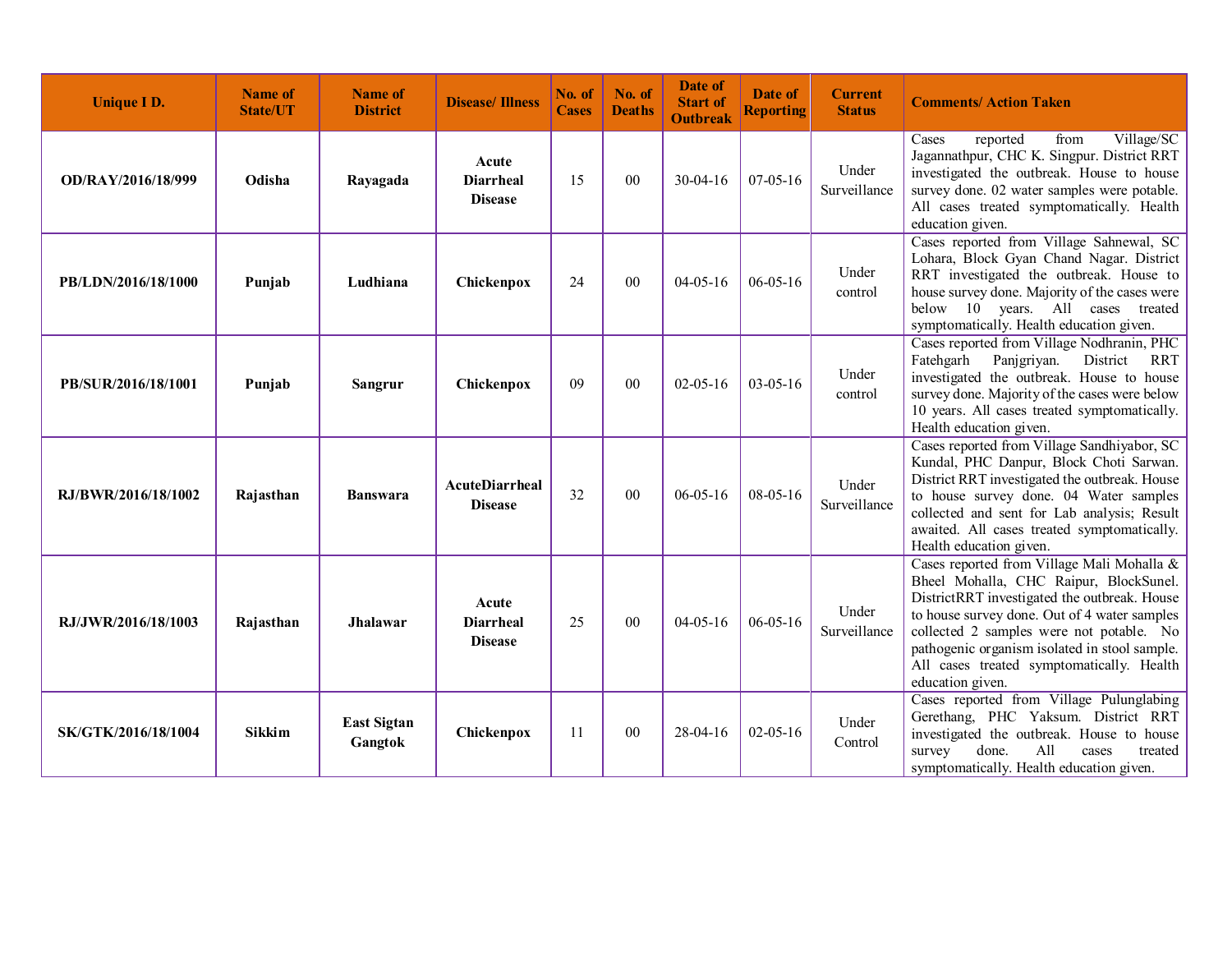| <b>Unique I D.</b>  | <b>Name of</b><br><b>State/UT</b> | <b>Name of</b><br><b>District</b> | <b>Disease/Illness</b>                      | No. of<br><b>Cases</b> | No. of<br><b>Deaths</b> | Date of<br><b>Start of</b><br><b>Outbreak</b> | Date of<br><b>Reporting</b> | <b>Current</b><br><b>Status</b> | <b>Comments/Action Taken</b>                                                                                                                                                                                                                                                                                                                                                                                         |
|---------------------|-----------------------------------|-----------------------------------|---------------------------------------------|------------------------|-------------------------|-----------------------------------------------|-----------------------------|---------------------------------|----------------------------------------------------------------------------------------------------------------------------------------------------------------------------------------------------------------------------------------------------------------------------------------------------------------------------------------------------------------------------------------------------------------------|
| TN/CUD/2016/18/1005 | <b>Tamil Nadu</b>                 | <b>Cuddalore</b>                  | Acute<br><b>Diarrheal</b><br><b>Disease</b> | 17                     | 01                      | $02 - 05 - 16$                                | $04 - 05 - 16$              | Under<br>Control                | Cases reported from Village/HSC Pasar, PHC<br>Kazhudhur, Block Mangalore. District RRT<br>investigated the outbreak. House to house<br>survey done. 03 Water sample collected were<br>non potable tested at King Institute. 02 Stool<br>samples collected and sent to DPHL<br>Cuddalore; negative for cholera culture. All<br>cases treated symptomatically. Health<br>education given.                              |
| TN/CUD/2016/18/1006 | <b>Tamil Nadu</b>                 | Cuddalore                         | <b>Food Poisoning</b>                       | 11                     | 00                      | $05-05-16$                                    | $09-05-16$                  | Under<br>Control                | reported<br>Cases<br>Village<br>from<br>ViruthangaNallur, HSC Kaliyamalai, PHC<br>Vilagam, Block Keerapalayam. District RRT<br>investigated the outbreak. House to house<br>survey done. 03 Stool samples collected were<br>negative for cholera culture tested at<br>RMMCH, Annamalainagar, Chidambaram.<br>Health camp organized and all cases treated<br>symptomatically. Health education given.                 |
| TN/TVM/2016/18/1007 | <b>Tamil Nadu</b>                 | Tiruvannamala                     | <b>Food Poisoning</b>                       | 16                     | 00                      | $05 - 05 - 16$                                | $09-05-16$                  | Under<br>Control                | Cases reported from Village/HSC/PHC<br>Onnupuram, Block West Arni. District RRT<br>investigated the outbreak. House to house<br>survey done. 02 stool samples collected and<br>sent to DPHL Cheyyar; negative for cholera<br>culture. 04 water samples collected and sent to<br>GH Cheyyar; all samples were non potable.<br>Health camp organized and all cases treated<br>symptomatically. Health education given. |
| TN/TVL/2016/18/1008 | <b>Tamil Nadu</b>                 | <b>Tiruvallur</b>                 | Acute<br><b>Diarrheal</b><br><b>Disease</b> | 28                     | 0 <sub>0</sub>          | $05-05-16$                                    | $09-05-16$                  | Under<br>Control                | Cases reported from Village Nemilichery<br>Bward (Mariamman Koil Street, MGR<br>Nemilichery,<br>Street),<br><b>HSC</b><br>PHC<br>Thiruninravur, Block Neman. District RRT<br>investigated the outbreak. House to house<br>survey done. 02 stool samples collected and<br>sent to DPHL Thiruvallur GH; negative for<br>culture.<br>cholera<br>All<br>cases<br>treated<br>symptomatically. Health education given.     |
| TN/VIL/2016/18/1009 | <b>Tamil Nadu</b>                 | Villupuram-<br>Kallakurichi       | <b>Food Poisoning</b>                       | 38                     | 00                      | $02 - 05 - 16$                                | $03-05-16$                  | Under<br>Control                | Cases reported from Village Kottamrudhur,<br>HSC Kodamuratti, PHC Vilandai, Block<br>Mugaiyur. District RRT investigated the<br>outbreak. House to house survey done. 01<br>Food sample tested and found negative for<br>pathogenic organisms. Health camp organized                                                                                                                                                 |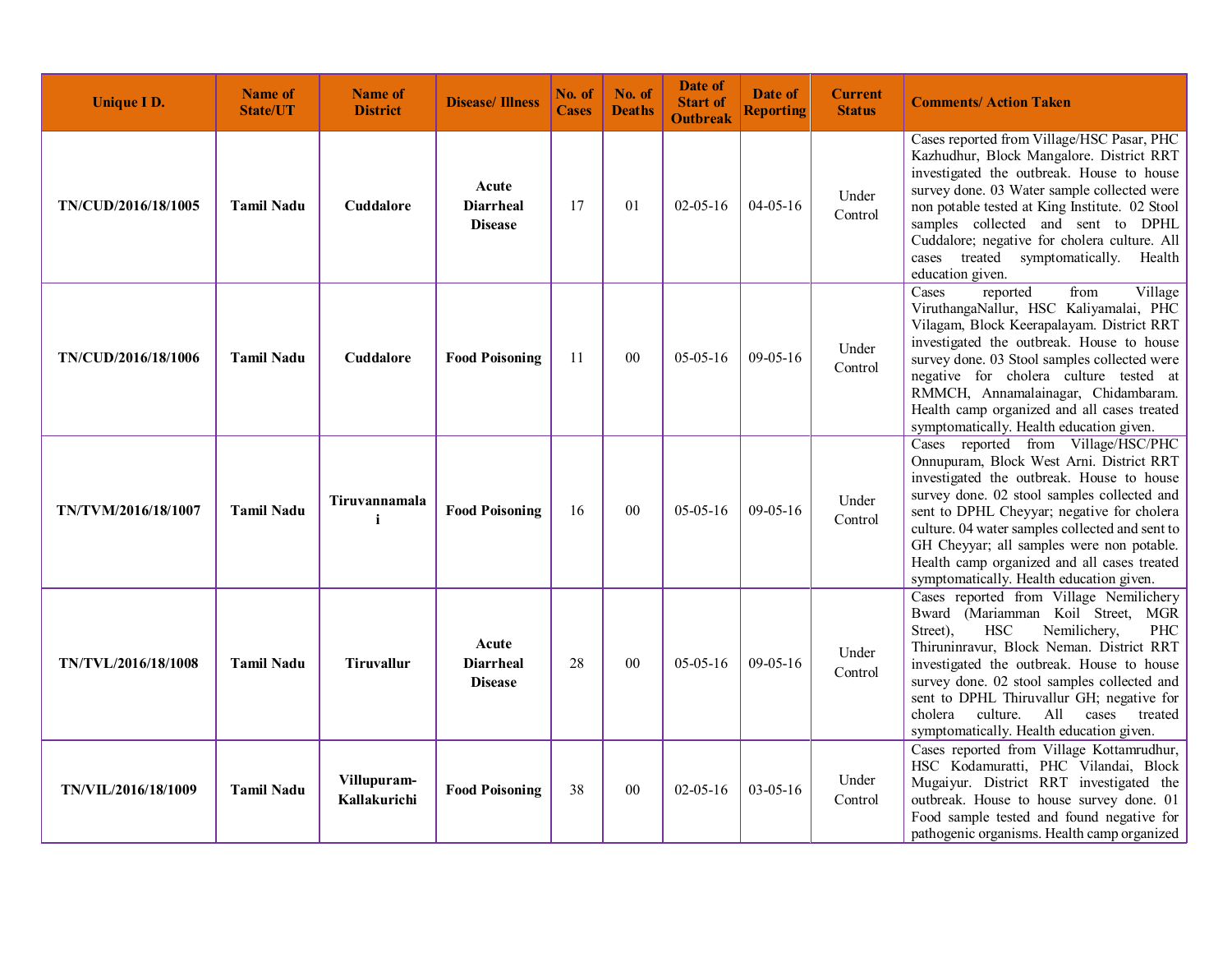| <b>Unique ID.</b>   | <b>Name of</b><br><b>State/UT</b> | <b>Name of</b><br><b>District</b>  | <b>Disease/Illness</b> | No. of<br><b>Cases</b> | No. of<br><b>Deaths</b> | Date of<br><b>Start of</b><br><b>Outbreak</b> | Date of<br><b>Reporting</b> | <b>Current</b><br><b>Status</b> | <b>Comments/Action Taken</b>                                                                                                                                                                                                                                                        |
|---------------------|-----------------------------------|------------------------------------|------------------------|------------------------|-------------------------|-----------------------------------------------|-----------------------------|---------------------------------|-------------------------------------------------------------------------------------------------------------------------------------------------------------------------------------------------------------------------------------------------------------------------------------|
|                     |                                   |                                    |                        |                        |                         |                                               |                             |                                 | in the school and all cases treated<br>symptomatically. Health education given.                                                                                                                                                                                                     |
| UA/DEH/2016/18/1010 | Uttarakhand                       | Dehradun                           | <b>Chickenpox</b>      | 10                     | 00                      | $05-05-16$                                    | $09-05-16$                  | Under<br>control                | Cases<br>reported<br>from<br>Village/PHC<br>Paschimwala,<br>Block/CHC<br>Vikasnagar.<br>District RRT investigated the outbreak. House<br>to house survey done. Majority of cases were<br>above 15 years of age group. All cases treated<br>symptomatically. Health education given. |
| UP/GBN/2016/18/1011 | <b>Uttar</b><br>Pradesh           | <b>GautamBudha</b><br><b>Nagar</b> | Chickenpox             | 24                     | 00                      | $28 - 04 - 16$                                | $06 - 05 - 16$              | Under<br>control                | Cases reported from Village/SC Kherali<br>Bhav, PHC/Block Dankaur. District RRT<br>investigated the outbreak. House to house<br>survey<br>done.<br>All<br>cases<br>treated<br>symptomatically. Health education given.                                                              |
| UP/GRK/2016/18/1012 | <b>Uttar</b><br>Pradesh           | Gorakhpur                          | Chickenpox             | 10                     | 00                      | $28-04-16$                                    | $03-05-16$                  | Under<br>Control                | Cases reported from Village Vaktawar Nagar,<br>Mohnag,<br>Vishunpur,<br>CHC/Block<br>Campierganj. District RRT investigated the<br>outbreak. House to house survey done. All<br>cases treated<br>symptomatically. Health<br>education given.                                        |
| UP/HRD/2016/18/1013 | Uttar<br>Pradesh                  | Hardoi                             | Chickenpox             | 11                     | 00                      | $28 - 04 - 16$                                | $06 - 05 - 16$              | Under<br>control                | Cases reported from Village & Sub Bada<br>Gaon, CHC/Block Behender. District RRT<br>investigated the outbreak. House to house<br>survey done. Affected cases were in the age<br>group between 02 to 25 years. All cases<br>treated symptomatically. Health education<br>given.      |
| UP/KAJ/2016/18/1014 | <b>Uttar</b><br>Pradesh           | Kannauj                            | Chickenpox             | 10                     | 0 <sub>0</sub>          | $28-04-16$                                    | $06 - 05 - 16$              | Under<br>control                | Cases reported from Village Nagla Baldev,<br>CHC/Block, Chhibramau. District RRT<br>investigated the outbreak. House to house<br>All<br>survey<br>done.<br>cases<br>treated<br>symptomatically. Health education given.                                                             |
| UP/LAL/2016/18/1015 | <b>Uttar</b><br>Pradesh           | Lalitpur                           | Chickenpox             | 14                     | 01                      | $05-05-16$                                    | $06 - 05 - 16$              | Under<br>Control                | Cases reported from Village Sojna, NPHC<br>CHC Mehroni. District RRT<br>Sojna,<br>investigated the outbreak. House to house<br>survey<br>done.<br>All<br>cases<br>treated<br>symptomatically. Health education given.                                                               |
| UP/LKW/2016/18/1016 | <b>Uttar</b><br>Pradesh           | Lucknow                            | Chickenpox             | 12                     | 00                      | $01-05-16$                                    | $02 - 05 - 16$              | Under<br>Control                | Cases reported from Village Sudamapuri, AP<br>Sen road, Behind 3No. Kothi, Asha Kiran<br>Hotel, UHP Naka Hindola. District RRT<br>investigated the outbreak. House to house<br>done.<br>All<br>survey<br>cases<br>treated<br>symptomatically. Health education given.               |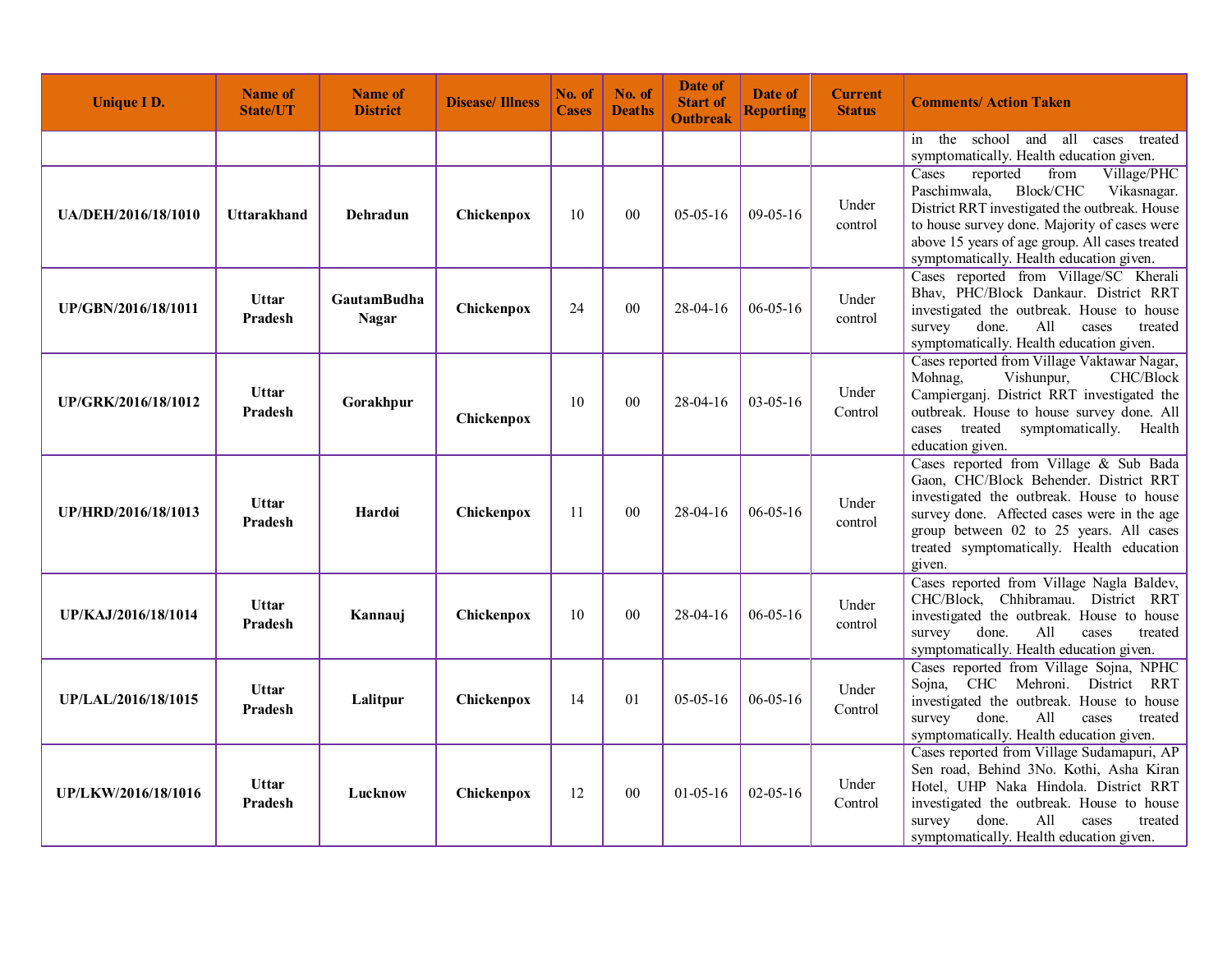| <b>Unique ID.</b>   | <b>Name of</b><br><b>State/UT</b> | <b>Name of</b><br><b>District</b> | <b>Disease/Illness</b>                      | No. of<br><b>Cases</b> | No. of<br><b>Deaths</b> | Date of<br><b>Start of</b><br><b>Outbreak</b> | Date of<br><b>Reporting</b> | <b>Current</b><br><b>Status</b> | <b>Comments/Action Taken</b>                                                                                                                                                                                                                                                                                                                                                                                                                                     |
|---------------------|-----------------------------------|-----------------------------------|---------------------------------------------|------------------------|-------------------------|-----------------------------------------------|-----------------------------|---------------------------------|------------------------------------------------------------------------------------------------------------------------------------------------------------------------------------------------------------------------------------------------------------------------------------------------------------------------------------------------------------------------------------------------------------------------------------------------------------------|
| UP/MTH/2016/18/1017 | <b>Uttar</b><br>Pradesh           | <b>Mathura</b>                    | Cholera?                                    | 173                    | 03                      | $05-05-16$                                    | $07-05-16$                  | Under<br>Surveillance           | Cases reported from Village Gram Sabha-<br>Baad, Vikas Khand, Kashiram Awasi Yojana.<br>District RRT investigated the outbreak. House<br>to house survey done. All cases consumed<br>mid-day meal; milk could be the probable<br>cause of the outbreak. Out of 05 Stool samples<br>collected and sent to S.N. Medical College<br>Agra; 1 sample was positive for cholera<br>(Hanging drop method). All cases treated<br>symptomatically. Health education given. |
| UP/STP/2016/18/1018 | <b>Uttar</b><br><b>Pradesh</b>    | <b>Sitapur</b>                    | <b>Suspected</b><br><b>Measles</b>          | 10                     | 0 <sup>0</sup>          | $05-05-16$                                    | $06 - 05 - 16$              | Under<br>Surveillance           | Cases reported from Village Chamaranpurwa<br>Thaura, CHC/Block Reusa. District RRT<br>investigated the outbreak. House to house<br>survey done. Affected cases were below 15yrs<br>of age group. 05 Blood and 01 Throat Swab<br>sample collected and sent to SGPGI WHO<br>Lab, Lucknow; Result awaited. All cases<br>treated symptomatically. Health education<br>given.                                                                                         |
| WB/MLD/2016/18/1019 | <b>West Bengal</b>                | Malda                             | Acute<br><b>Diarrheal</b><br><b>Disease</b> | 12                     | 00                      | $06 - 05 - 16$                                | $06 - 05 - 16$              | Under<br>Surveillance           | Cases reported from Village Mahadipur, GP<br>Malatipur, Block Chanachal. District RRT<br>investigated the outbreak. House to house<br>survey done. No pathogenic organism isolated<br>in 4 stool sample tested at Sonoscan<br>Healthcare Pvt. Ltd. All cases treated<br>symptomatically. Health education given.                                                                                                                                                 |
| WB/NCP/2016/18/1020 | <b>West Bengal</b>                | North 24<br>Parganas              | <b>Food Poisoning</b>                       | 39                     | 00                      | $05-05-16$                                    | $06 - 05 - 16$              | Under<br>Surveillance           | Cases reported from VillageJahida, Madrasa,<br>South Kodalia, PO Dakshin Bagundi,<br>Basirhat-I,<br>Basirhat.<br>District<br><b>RRT</b><br>investigated the outbreak. House to house<br>survey done.All cases consumed meal<br>(Lunch) at Madrasa. 01 Water Sample<br>collected was not potable. Health camp<br>organized in the school and all cases treated<br>symptomatically. Health education given.                                                        |
| WB/SPG/2016/18/1021 | <b>West Bengal</b>                | South 24<br>Parganas              | Acute<br><b>Diarrheal</b><br><b>Disease</b> | 28                     | 0 <sub>0</sub>          | $05-05-16$                                    | $07-05-16$                  | Under<br>Surveillance           | Cases reported from Village Kanthalberia<br>(Naskar Para), SC Sankarpur, GP Sankarpur-<br>I, Block Baruipur. District RRT investigated<br>the outbreak. House to house survey done.<br>Contaminated drinking water could be the<br>probable cause of the outbreak. 02 Stool<br>samples were negative for cholera culture                                                                                                                                         |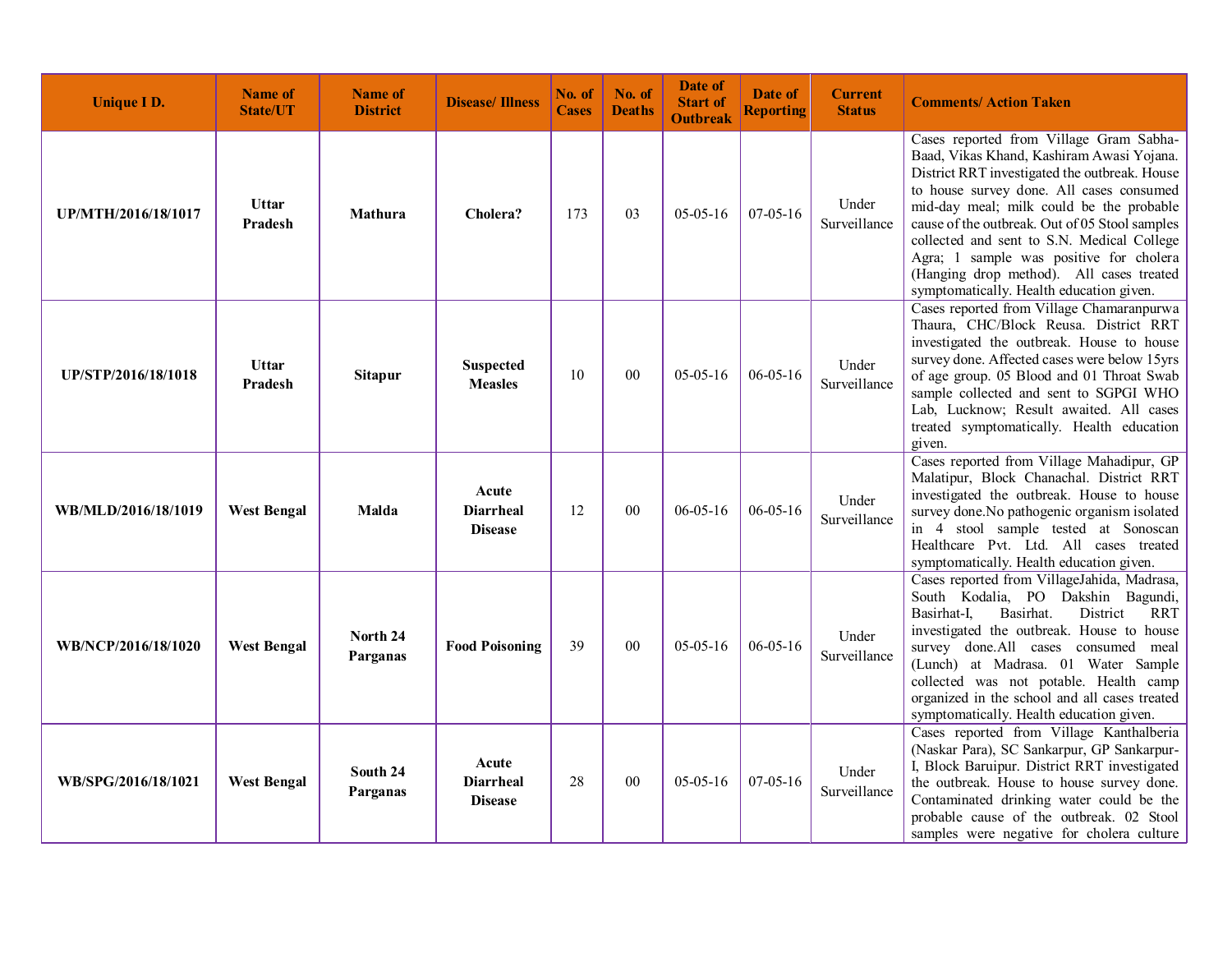| <b>Unique I D.</b>  | Name of<br><b>State/UT</b> | <b>Name of</b><br><b>District</b> | <b>Disease/Illness</b>                      | No. of<br><b>Cases</b> | No. of<br><b>Deaths</b> | Date of<br><b>Start of</b><br><b>Outbreak</b> | Date of<br><b>Reporting</b> | <b>Current</b><br><b>Status</b> | <b>Comments/Action Taken</b>                                                                                                                                                                                                                                                                                                                                |
|---------------------|----------------------------|-----------------------------------|---------------------------------------------|------------------------|-------------------------|-----------------------------------------------|-----------------------------|---------------------------------|-------------------------------------------------------------------------------------------------------------------------------------------------------------------------------------------------------------------------------------------------------------------------------------------------------------------------------------------------------------|
|                     |                            |                                   |                                             |                        |                         |                                               |                             |                                 | CNMCH. All<br>tested<br>at<br>cases treated<br>symptomatically. Health education given.                                                                                                                                                                                                                                                                     |
| WB/SPG/2016/18/1022 | <b>West Bengal</b>         | South 24<br>Parganas              | Acute<br><b>Diarrheal</b><br><b>Disease</b> | 59                     | 0 <sub>0</sub>          | $03-05-16$                                    | $05-05-16$                  | Under<br>Surveillance           | Cases reported from Village Chaksukdeb<br>(Mallick Para), GP Chaksukdeb Bakhrahat,<br><b>Block</b><br>Bishnupur-II.<br>District<br><b>RRT</b><br>investigated the outbreak. House to house<br>survey done. 03 Stool samples were negative<br>for cholera culture tested at CNMCH. All<br>symptomatically.<br>treated<br>Health<br>cases<br>education given. |
| WB/SPG/2016/18/1023 | <b>West Bengal</b>         | South 24<br>Parganas              | Acute<br><b>Diarrheal</b><br><b>Disease</b> | 44                     | 0 <sub>0</sub>          | $03-05-16$                                    | $05-05-16$                  | Under<br>Surveillance           | Cases reported from Village/SC Gopalnagar,<br>GP Baishata, Block Joynagar-II. District RRT<br>investigated the outbreak. House to house<br>survey done. No pathogenic organism were<br>isolated in 02 Stool culture tested at CNMCH.<br>All cases treated symptomatically. Health<br>education given.                                                       |
| WB/SPG/2016/18/1024 | <b>West Bengal</b>         | South 24<br>Parganas              | Acute<br><b>Diarrheal</b><br><b>Disease</b> | 61                     | 0 <sub>0</sub>          | $05-05-16$                                    | $07-05-16$                  | Under<br>Surveillance           | Cases reported from Village Alampur, SC/GP<br>Rongilabad, Block Magrahat-I. District RRT<br>investigated the outbreak. House to house<br>survey done. No pathogenic organism were<br>isolated in 02 Stool culture tested at CNMCH.<br>All cases treated symptomatically. Health<br>education given.                                                         |

| <b>DISEASE OUTBREAKS OF PREVIOUS WEEKS REPORTED LATE</b> |                            |                            |                        |    |                            |                                               |                                 |                                                                                                                                                                                                                                                                                                |  |  |  |
|----------------------------------------------------------|----------------------------|----------------------------|------------------------|----|----------------------------|-----------------------------------------------|---------------------------------|------------------------------------------------------------------------------------------------------------------------------------------------------------------------------------------------------------------------------------------------------------------------------------------------|--|--|--|
| Unique I D.                                              | Name of<br><b>State/UT</b> | Name of<br><b>District</b> | <b>Disease/Illness</b> |    | No. of No. of Cases Deaths | Date of<br><b>Start of</b><br><b>Outbreak</b> | <b>Current</b><br><b>Status</b> | <b>Comments/Action Taken</b>                                                                                                                                                                                                                                                                   |  |  |  |
| AS/GLG/2016/18/1025                                      | Assam                      | Golaghat                   | <b>Malaria</b>         | 03 | 02                         | $14-04-16$                                    | Under<br>Surveillance           | Villages<br>Kumaranipothar,<br>Cases<br>reported<br>from<br>Dhanshrimukh.<br>BPHC<br>Bokakhat.<br>District RRT<br>investigated the outbreak. House to house fever survey<br>done. Out of 105 blood smears collected; 2 sample was<br>positive for P. faliciparum and 1 sample was positive for |  |  |  |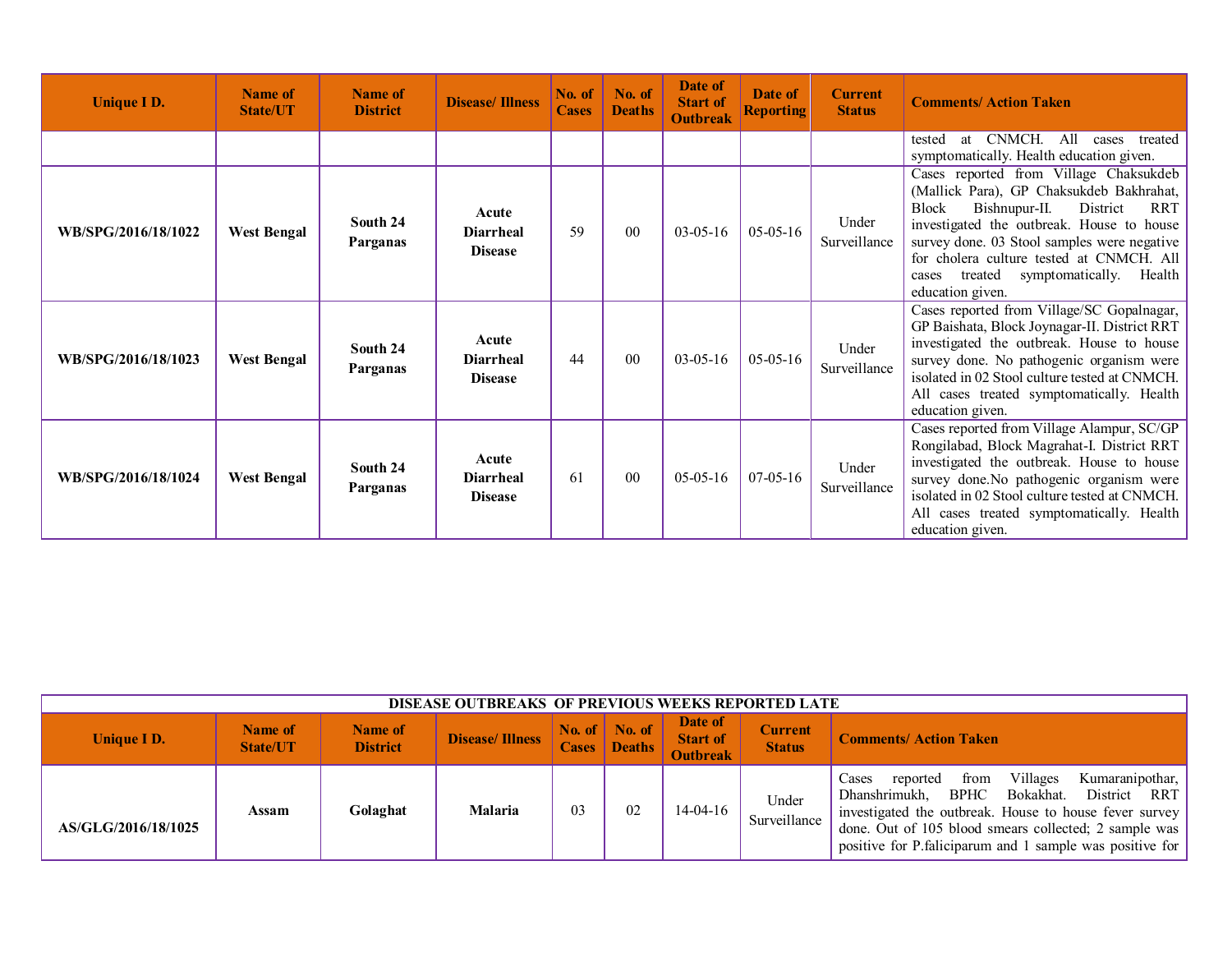| DISEASE OUTBREAKS OF PREVIOUS WEEKS REPORTED LATE |                                   |                                   |                                    |                        |                         |                                                      |                                 |                                                                                                                                                                                                                                                                                                                                                                                                |  |  |  |
|---------------------------------------------------|-----------------------------------|-----------------------------------|------------------------------------|------------------------|-------------------------|------------------------------------------------------|---------------------------------|------------------------------------------------------------------------------------------------------------------------------------------------------------------------------------------------------------------------------------------------------------------------------------------------------------------------------------------------------------------------------------------------|--|--|--|
| <b>Unique I D.</b>                                | <b>Name of</b><br><b>State/UT</b> | <b>Name of</b><br><b>District</b> | <b>Disease/Illness</b>             | No. of<br><b>Cases</b> | No. of<br><b>Deaths</b> | <b>Date of</b><br><b>Start of</b><br><b>Outbreak</b> | <b>Current</b><br><b>Status</b> | <b>Comments/Action Taken</b>                                                                                                                                                                                                                                                                                                                                                                   |  |  |  |
|                                                   |                                   |                                   |                                    |                        |                         |                                                      |                                 | P.vivax. 2 deaths due to malaria (P.falciparum) occurred in<br>14 yr and 18 yr old female child in the affected area. All<br>cases treated locally. Source reduction activities<br>undertaken. Health education given.                                                                                                                                                                         |  |  |  |
| AS/TIN/2016/18/1026                               | Assam                             | Tinsukia                          | <b>JE</b>                          | 01                     | 01                      | $07-04-16$                                           | Under<br>Surveillance           | Cases reported from Village Bogapani TE, Line no.2,<br>BPHC Hapjan. District RRT investigated the outbreak.<br>House to house survey done. Serum and CSF Samples<br>were collected and sent to Dept. of Microbiology, AMCH,<br>Dibrugarh; Result, found JE IgM ELISA positive for<br>Serum sample and CSF found to be Equivocal. All cases<br>treated symptomatically. Health education given. |  |  |  |
| BH/BAN/2016/18/1027                               | <b>Bihar</b>                      | <b>Banka</b>                      | Chickenpox                         | 26                     | 0 <sub>0</sub>          | $25-04-16$                                           | Under<br>Surveillance           | Cases reported from Village Vidaydih & Chureli, PHC<br>Banka, Block Sadar. District RRT investigated the<br>outbreak. House to house survey done. All cases treated<br>symptomatically. Health education given.                                                                                                                                                                                |  |  |  |
| BH/MBN/2016/18/1028                               | <b>Bihar</b>                      | Madhubani                         | <b>Suspected</b><br><b>Measles</b> | 17                     | 00                      | $16-04-16$                                           | Under<br>Surveillance           | HSC<br>Cases reported from Village Gidarganj,<br>Madneshwar, PHC Andhrathadi.<br>District<br><b>RRT</b><br>investigated the outbreak. House to house survey done.<br>Majority of cases were in 02 to 15 years of age group.<br>Health education given.                                                                                                                                         |  |  |  |
| BH/RHT/2016/18/1029                               | <b>Bihar</b>                      | <b>Rohtas</b>                     | Chickenpox                         | 84                     | 0 <sub>0</sub>          | $25 - 03 - 16$                                       | Under<br>Surveillance           | Cases reported from Village Tilauthu Chandanpura<br>Saraiya, Mirzapur Bhadokhara. District RRT investigated<br>the outbreak. House to house survey done. All the 05<br>Blood samples collected and sent to PMCH were positive<br>for Chickenpox. All cases treated symptomatically. Health<br>education given.                                                                                 |  |  |  |
| <b>BH/RHT/2016/18/1030</b>                        | <b>Bihar</b>                      | <b>Rohtas</b>                     | <b>Food Poisoning</b>              | 23                     | 0 <sub>0</sub>          | 19-04-16                                             | Under<br>Control                | Cases reported from Village Sasaram Beda Banarasia.<br>District RRT investigated the outbreak. House to house<br>survey done. All the cases consumed food in a ceremony.<br>Health camp organized and all cases treated<br>symptomatically. Health education given.                                                                                                                            |  |  |  |
| BH/SUP/2016/18/1031                               | <b>Bihar</b>                      | Supaul                            | <b>Food Poisoning</b>              | 39                     | 00                      | $05-04-16$                                           | Under<br>Control                | Cases reported from Ward No-12, Kajra, Block Sadar.<br>District RRT investigated the outbreak. House to house<br>survey done. All the cases consumed food in a social<br>ceremony. Health camp organized and all cases treated<br>symptomatically. Health education given.                                                                                                                     |  |  |  |
| CH/MNI/2016/18/1032                               | Chhatisgarh                       | Mungeli                           | Chickenpox                         | 13                     | 0 <sub>0</sub>          | 25-04-16                                             | Under<br>control                | Cases reported from Village Khamharia, SHC Farhada,<br>PHC Khamharia, CHC Mungeli. District RRT investigated<br>the outbreak. House to house survey done. All cases<br>treated symptomatically. Health education given.                                                                                                                                                                        |  |  |  |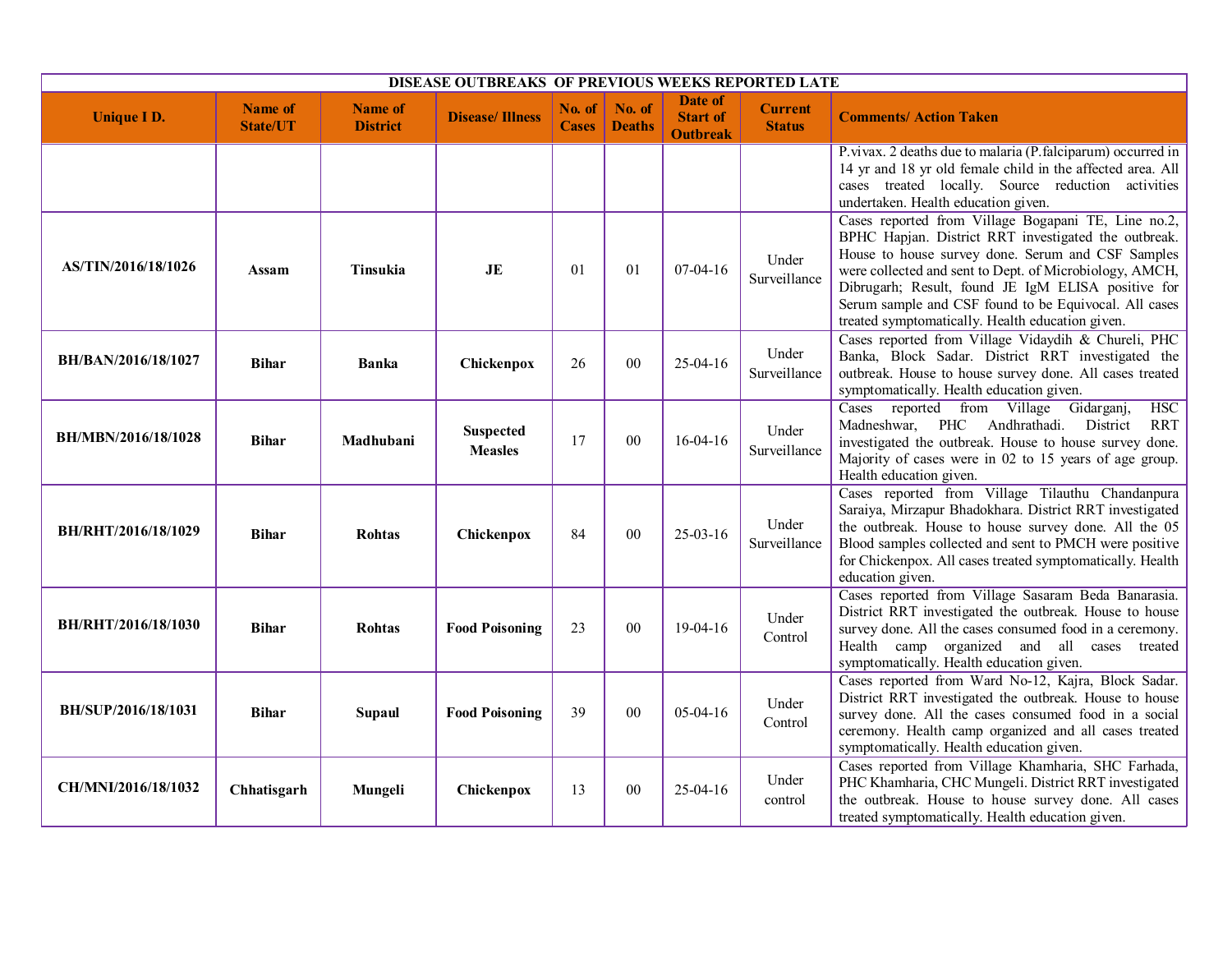| <b>DISEASE OUTBREAKS OF PREVIOUS WEEKS REPORTED LATE</b> |                                   |                                   |                                             |                        |                         |                                               |                                 |                                                                                                                                                                                                                                                                                                                                                                                                                                                 |  |  |  |
|----------------------------------------------------------|-----------------------------------|-----------------------------------|---------------------------------------------|------------------------|-------------------------|-----------------------------------------------|---------------------------------|-------------------------------------------------------------------------------------------------------------------------------------------------------------------------------------------------------------------------------------------------------------------------------------------------------------------------------------------------------------------------------------------------------------------------------------------------|--|--|--|
| <b>Unique I D.</b>                                       | <b>Name of</b><br><b>State/UT</b> | <b>Name of</b><br><b>District</b> | <b>Disease/Illness</b>                      | No. of<br><b>Cases</b> | No. of<br><b>Deaths</b> | Date of<br><b>Start of</b><br><b>Outbreak</b> | <b>Current</b><br><b>Status</b> | <b>Comments/Action Taken</b>                                                                                                                                                                                                                                                                                                                                                                                                                    |  |  |  |
| CH/RPR/2016/18/1034                                      | Chhatisgarh                       | Raigarh                           | Acute<br><b>Diarrheal</b><br><b>Disease</b> | 22                     | 01                      | $01 - 05 - 16$                                | Under<br>control                | Cases reported from Ward No.18, Thakurdia, Kharsia.<br>District RRT investigated the outbreak. House to house<br>survey done. Contaminated water could be the probable<br>cause of the outbreak. Health camp organized and all cases<br>treated symptomatically. Health education given.                                                                                                                                                        |  |  |  |
| DL/STE/2016/18/1035                                      | Delhi                             | <b>South East</b>                 | <b>Measles</b>                              | 18                     | 00                      | $06 - 05 - 16$                                | Under<br>control                | Cases reported from Village Nav Jeewan Camp. District<br>RRT investigated the outbreak. House to house survey<br>done.5 serum samples collected; result awaited. All the<br>cases were less than 15yr of age. All cases treated<br>symptomatically. Health education given.                                                                                                                                                                     |  |  |  |
| GJ/AVL/2016/18/1036                                      | Gujarat                           | <b>Arvalli</b>                    | Acute<br><b>Diarrheal</b><br><b>Disease</b> | 12                     | 00                      | $11-04-16$                                    | Under<br>control                | Cases reported from Village Ambaliara, Chandrej, Bayad.<br>District RRT investigated the outbreak. House to house<br>survey done. Out of 3 water sample collected 1 sample was<br>non potable tested at GMERS Gandhinagar. All cases<br>treated symptomatically. Health education given.                                                                                                                                                        |  |  |  |
| GJ/GAN/2016/18/1037                                      | Gujarat                           | <b>Gandhi Nagar</b>               | Cholera                                     | 34                     | 00                      | $25-04-16$                                    | Under<br>control                | Cases reported from Village Tarapur, HK Brick Kiln, PHC<br>U Varsad, Taluk Gandhinagar. District RRT investigated<br>the outbreak. House to house survey done. Contaminated<br>water & food could be the probable cause of the outbreak.<br>01 Stool sample collected and sent to GMERS<br>Gandhinagar, Microbiology Dept; sample was found<br>Vibrio Cholerae 01 Ogawa Positive. All cases treated<br>symptomatically. Health education given. |  |  |  |
| GJ/SRT/2016/18/1038                                      | Gujarat                           | <b>Surat</b>                      | <b>Measles</b>                              | 18                     | 00                      | $15-04-16$                                    | Under<br>control                | Cases reported from Village/PHC Sachin, SC Sachin-1<br>Suda Sector Vanzara Waas, Block Choryasi. District RRT<br>investigated the outbreak. House to house survey done.Out<br>of 05 Serum samples collected 1 sample was positive for<br>Measle (IgM ELISA) tested at GMC, Surat. Affected cases<br>were below 10 yrs of age. All cases treated<br>symptomatically. Health education given.                                                     |  |  |  |
| JH/SBG/2016/18/1039                                      | <b>Jharkhand</b>                  | Sahebganj                         | Rubella                                     | 15                     | 00                      | $26 - 04 - 16$                                | Under<br>control                | Cases reported from Village Mayurkola,<br>PHC<br>Kotalpokher, CHC Barharwa. District RRT investigated<br>the outbreak. House to house survey done. Majority of<br>cases were in 02 to 28 years of age group. 05 Blood<br>samples collected 1 serum sample was positive for<br>Rubella. All cases treated symptomatically. Health<br>education given.                                                                                            |  |  |  |
| JH/SIM/2016/18/1040                                      | <b>Jharkhand</b>                  | Simdega                           | Anthrax                                     | 10                     | 0 <sub>0</sub>          | $25-04-16$                                    | Under<br>control                | Cases reported from Village Raisiya, SC Bongram,<br>CHC/Block Kolebira. District RRT investigated the<br>outbreak. House to house survey done. 09 Swab samples<br>collected 1 sample was positive for anthrax culture. All<br>cases treated symptomatically. Health education given.                                                                                                                                                            |  |  |  |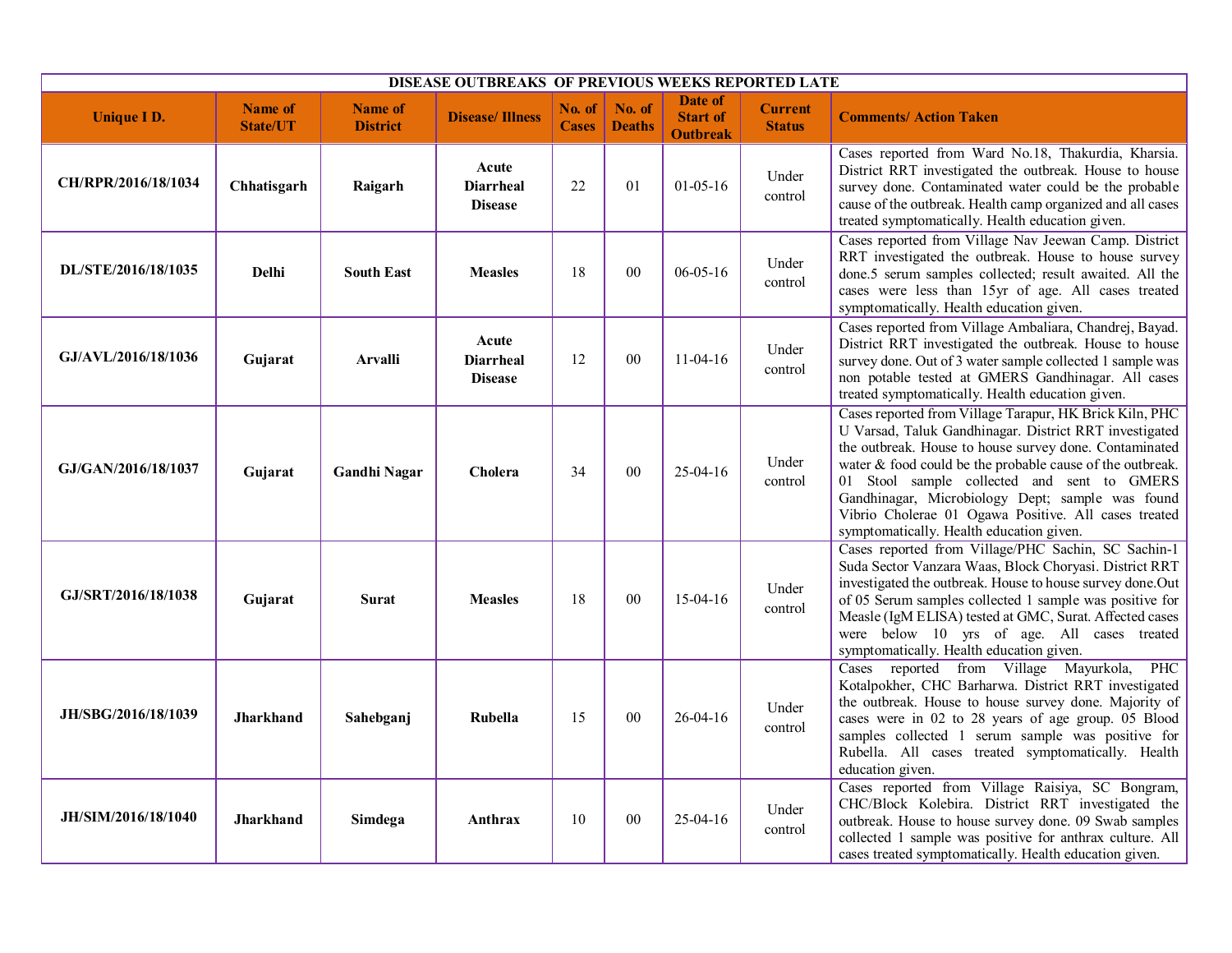| DISEASE OUTBREAKS OF PREVIOUS WEEKS REPORTED LATE |                                   |                                   |                        |                        |                         |                                               |                                 |                                                                                                                                                                                                                                                                                                                                                                                                                                                                                  |
|---------------------------------------------------|-----------------------------------|-----------------------------------|------------------------|------------------------|-------------------------|-----------------------------------------------|---------------------------------|----------------------------------------------------------------------------------------------------------------------------------------------------------------------------------------------------------------------------------------------------------------------------------------------------------------------------------------------------------------------------------------------------------------------------------------------------------------------------------|
| <b>Unique I D.</b>                                | <b>Name of</b><br><b>State/UT</b> | <b>Name of</b><br><b>District</b> | <b>Disease/Illness</b> | No. of<br><b>Cases</b> | No. of<br><b>Deaths</b> | Date of<br><b>Start of</b><br><b>Outbreak</b> | <b>Current</b><br><b>Status</b> | <b>Comments/ Action Taken</b>                                                                                                                                                                                                                                                                                                                                                                                                                                                    |
| KL/MLP/2016/18/1041                               | Kerala                            | Malappuram                        | <b>Typhoid</b>         | 212                    | 00                      | $03-04-16$                                    | Under<br>Surveillance           | Cases reported from Village/PHC Nedirippu, HSC<br>Nedirippu M/C, Block Kondotty. District RRT<br>investigated the outbreak. House to house survey done. 04<br>Samples collected and sent to Medical College Hospital,<br>Calicut; Result, 04 Samples found Paratyphi A positive by<br>blood culture. All cases treated symptomatically. Health<br>education given.                                                                                                               |
| KL/TRC/2016/18/1042                               | Kerala                            | <b>Thrissur</b>                   | <b>Hepatitis A</b>     | 20                     | 01                      | 09-04-16                                      | Under<br>Surveillance           | Cases reported from Village Thrissur, HSC/PHC G.H.<br>Thrissur, Block Thrissur Corporation. District RRT<br>investigated the outbreak. House to house survey done. 04<br>Samples collected and sent to DMO (H) Lab; Result, 03<br>Samples positive in MCH, HAV Positive. All cases treated<br>symptomatically. Chlorination done. Health education<br>given.                                                                                                                     |
| MP/RSN/2016/18/1043                               | Madhya<br>Pradesh                 | Raisen                            | <b>Measles</b>         | 09                     | 03                      | 27-04-16                                      | Under<br>Control                | Cases reported from Village Kamton Bheeltola, Sultanpur,<br>Block Obedullaganj, Raisen. District RRT investigated the<br>outbreak. House to house survey done. Out of 5 serum<br>samples collected 2 samples were positive for Measles<br>(IgM ELISA). 3 deaths occurred in 2yr old male, 5yr and<br>3yr old female child. All cases treated symptomatically.<br>Health education given.                                                                                         |
| MH/NAS/2016/18/1044                               | Maharashtra                       | <b>Nashik</b>                     | Dengue                 | 20                     | 01                      | $25-04-16$                                    | Under<br>control                | Cases reported from Village/SC/Block Surgana, PHC<br>Mani. District RRT investigated the outbreak. House to<br>house survey done. 01 Blood Serum sample collected and<br>found positive for Dengue IgM ELISA (tested at Suyash<br>Hospital, Nasik).All cases treated symptomatically.<br>Source reduction activities undertaken. Health education<br>given.                                                                                                                      |
| NL/PHK/2016/18/1045                               | Nagaland                          | <b>Phek</b>                       | Chickenpox             | 21                     | 00                      | $25-04-16$                                    | Under<br>control                | Cases reported from PHC Porba, Block Pfutsero. District<br>RRT investigated the outbreak. House to house survey<br>done. All cases treated symptomatically. Health education<br>given.                                                                                                                                                                                                                                                                                           |
| RJ/AJM/2016/18/1046                               | Rajasthan                         | Ajmer                             | Dengue                 | 105                    | 00                      | $05-04-16$                                    | Under<br>Surveillance           | Cases reported from Village/SC Arwad, PHC Goyla,<br>Block Bhinani. District RRT investigated the outbreak.<br>House to house survey done.105 blood slides collected<br>tested for malaria were negative. Out of 144 blood sample<br>collected, 7samples werewidal positive. All the 7 blood<br>sample tested for Hepatitis A or E were negative. 3 serum<br>samples collected were positive for Dengue Ig M ELISA.<br>All cases treated symptomatically. Health education given. |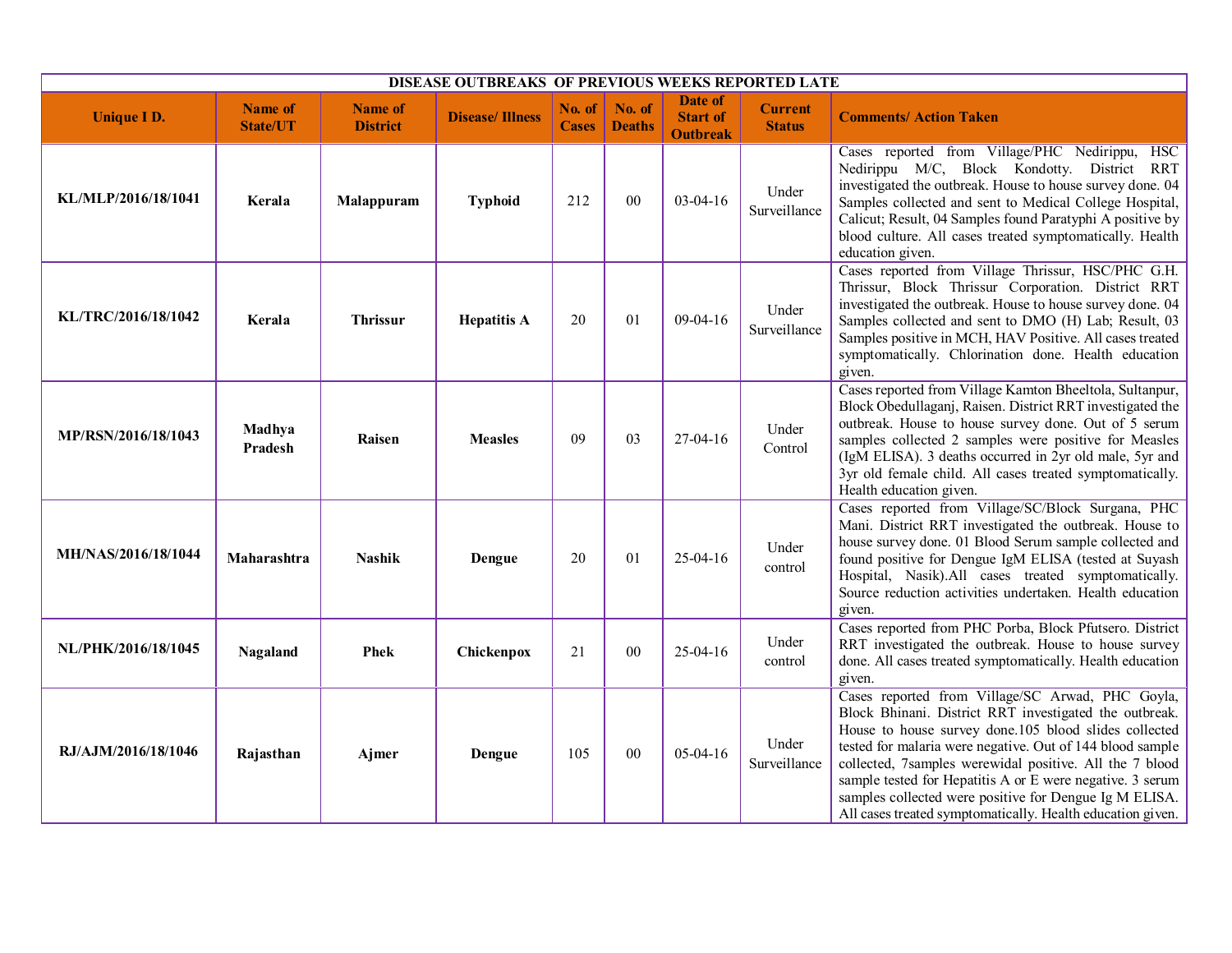| DISEASE OUTBREAKS OF PREVIOUS WEEKS REPORTED LATE |                                   |                                    |                        |                               |                         |                                               |                                 |                                                                                                                                                                                                                                                                                                                                             |
|---------------------------------------------------|-----------------------------------|------------------------------------|------------------------|-------------------------------|-------------------------|-----------------------------------------------|---------------------------------|---------------------------------------------------------------------------------------------------------------------------------------------------------------------------------------------------------------------------------------------------------------------------------------------------------------------------------------------|
| <b>Unique I D.</b>                                | <b>Name of</b><br><b>State/UT</b> | <b>Name of</b><br><b>District</b>  | <b>Disease/Illness</b> | <b>No. of</b><br><b>Cases</b> | No. of<br><b>Deaths</b> | Date of<br><b>Start of</b><br><b>Outbreak</b> | <b>Current</b><br><b>Status</b> | <b>Comments/ Action Taken</b>                                                                                                                                                                                                                                                                                                               |
| UP/AGR/2016/18/1047                               | <b>Uttar</b><br>Pradesh           | Agra                               | <b>Food Poisoning</b>  | 125                           | 00                      | $27-04-16$                                    | Under<br>control                | Cases reported from Village Nauni and Nagla Lale,<br>CHC/Block Jagner. District RRT investigated the<br>outbreak. House to house survey done. All the cases<br>consumed ice lolly. Food samples collected; Result<br>awaited. Health camp organized and all cases treated<br>symptomatically. Health education given.                       |
| UP/CKH/2016/18/1048                               | <b>Uttar</b><br>Pradesh           | Chandauli                          | <b>Mumps</b>           | 18                            | 00                      | $24 - 04 - 16$                                | Under<br>Surveillance           | Cases reported from Village/SC Nonar, Block Sakaldiha.<br>District RRT investigated the outbreak. House to house<br>survey done.05 throat swab samples collected and sent to<br>SGPGI Lucknow; 3 samples were positive for mumps. All<br>cases treated symptomatically. Health education given.                                             |
| UP/GBN/2016/18/1049                               | Uttar<br>Pradesh                  | <b>GautamBudha</b><br><b>Nagar</b> | Chickenpox             | 10                            | 00                      | 17-04-16                                      | Under<br>control                | Cases reported from Village/SC Dhanasiya & Dastampur,<br>PHC/Block Jewar. District RRT investigated the outbreak.<br>House to house survey done. All cases treated<br>symptomatically. Health education given.                                                                                                                              |
| UP/GBN/2016/18/1050                               | <b>Uttar</b><br>Pradesh           | GautamBudha<br><b>Nagar</b>        | Chickenpox             | 15                            | 00                      | $26 - 04 - 16$                                | Under<br>Control                | Cases reported from Village/SC Uttravali, PHC/Block<br>Dankaur. District RRT investigated the outbreak. House to<br>house survey done. All cases treated symptomatically.<br>Health education given.                                                                                                                                        |
| UP/HRD/2016/18/1051                               | <b>Uttar</b><br>Pradesh           | Hardoi                             | Chickenpox             | 14                            | 00                      | $27-04-16$                                    | Under<br>control                | Cases reported from Village Peela Mahauah, SC Umrauli,<br>Block Toderpur. District RRT investigated the outbreak.<br>House to house survey done. Affected cases were in the<br>age group between 2-25 yrs. All cases treated<br>symptomatically. Health education given.                                                                    |
| UP/HRD/2016/18/1052                               | <b>Uttar</b><br>Pradesh           | Hardoi                             | Chickenpox             | 13                            | 00                      | $26 - 04 - 16$                                | Under<br>control                | Cases reported from Village/SC Khaddipur Chain Singh,<br>Block Harpalpur. District RRT investigated the outbreak.<br>House to house survey done. Affected cases were in the<br>age group between 2-25 yrs. All cases treated<br>symptomatically. Health education given.                                                                    |
| UP/HRD/2016/18/1053                               | <b>Uttar</b><br>Pradesh           | Hardoi                             | <b>Measles</b>         | 09                            | 00                      | $21 - 04 - 16$                                | Under<br>Control                | Cases reported from Village Dighiya, SC Shuklapur,<br>PHC/Block Ahirori. District RRT investigated the<br>outbreak. House to house survey done. Affected cases<br>were below 10yr of age. 05 Serum samples collected and<br>sent to SGPGI Lucknow; Result awaited. All cases treated<br>symptomatically. Health education given.            |
| UP/KHI/2016/18/1054                               | Uttar<br>Pradesh                  | Kaushambi                          | <b>Measles</b>         | 05                            | $00\,$                  | $04 - 04 - 16$                                | Under<br>control                | Cases reported from Village Jayantipur, SC Dahiya, Block<br>Newada. District RRT investigated the outbreak. House to<br>house survey done. Majority of cases were in 06 months to<br>07 years of age group. 05 Sample collected and sent to<br>SGPGI Lucknow; Result awaited. All cases treated<br>symptomatically. Health education given. |